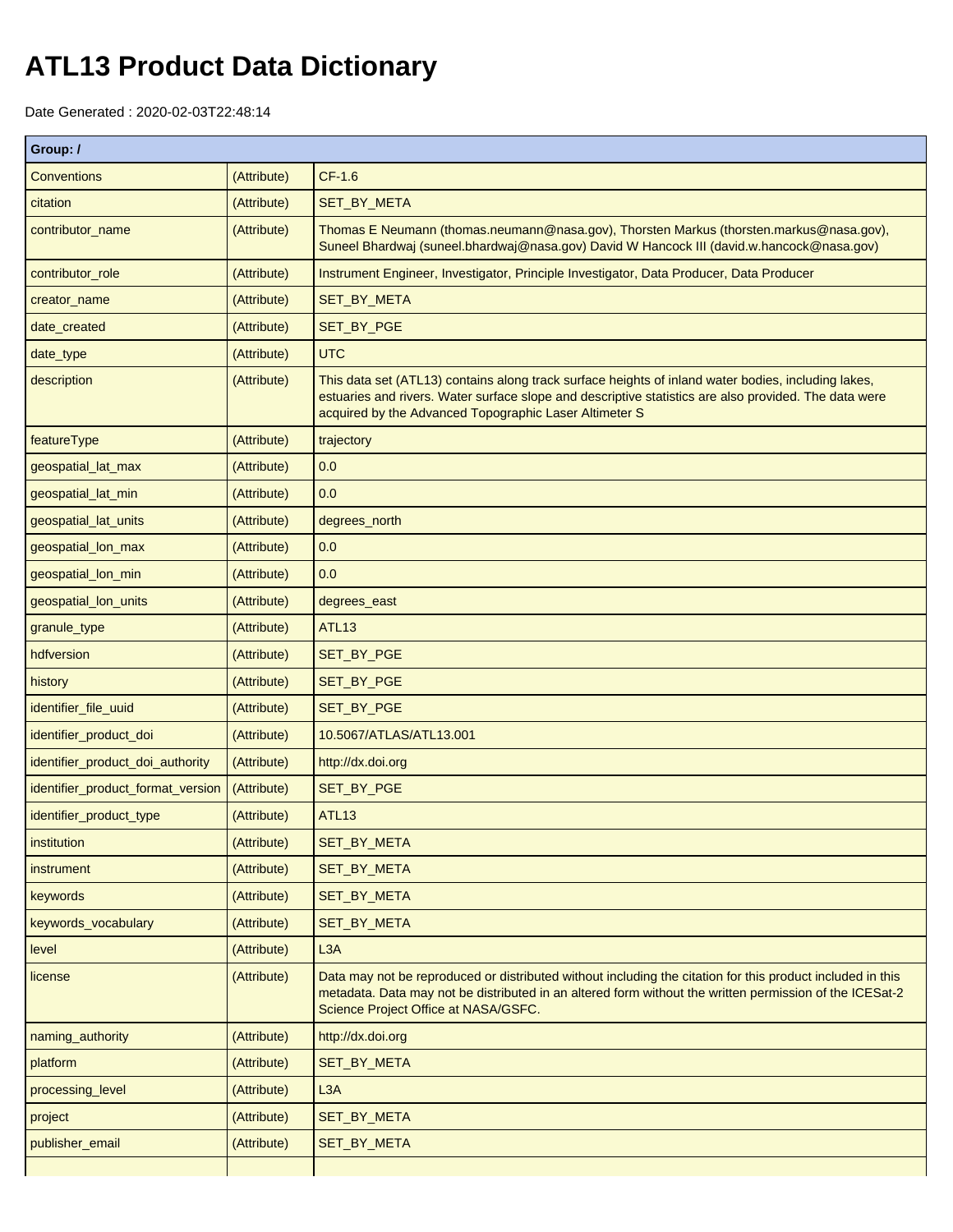| publisher_name                        | (Attribute)              | <b>SET BY META</b>                                   |                                                                    |                                                                                                                                                                                                                                                                                                                                                                                                                                                                                                                 |  |  |  |
|---------------------------------------|--------------------------|------------------------------------------------------|--------------------------------------------------------------------|-----------------------------------------------------------------------------------------------------------------------------------------------------------------------------------------------------------------------------------------------------------------------------------------------------------------------------------------------------------------------------------------------------------------------------------------------------------------------------------------------------------------|--|--|--|
| publisher_url                         | (Attribute)              | SET_BY_META                                          |                                                                    |                                                                                                                                                                                                                                                                                                                                                                                                                                                                                                                 |  |  |  |
| references                            | (Attribute)              | SET_BY_META                                          |                                                                    |                                                                                                                                                                                                                                                                                                                                                                                                                                                                                                                 |  |  |  |
| short_name                            | (Attribute)              | <b>ATL13</b>                                         |                                                                    |                                                                                                                                                                                                                                                                                                                                                                                                                                                                                                                 |  |  |  |
| source                                | (Attribute)              | <b>SET_BY_META</b>                                   |                                                                    |                                                                                                                                                                                                                                                                                                                                                                                                                                                                                                                 |  |  |  |
| spatial_coverage_type                 | (Attribute)              | Horizontal                                           |                                                                    |                                                                                                                                                                                                                                                                                                                                                                                                                                                                                                                 |  |  |  |
| standard_name_vocabulary              | (Attribute)              | CF-1.6                                               |                                                                    |                                                                                                                                                                                                                                                                                                                                                                                                                                                                                                                 |  |  |  |
| summary                               | (Attribute)              | SET_BY_META                                          |                                                                    |                                                                                                                                                                                                                                                                                                                                                                                                                                                                                                                 |  |  |  |
| time_coverage_duration                | (Attribute)              | SET_BY_PGE                                           |                                                                    |                                                                                                                                                                                                                                                                                                                                                                                                                                                                                                                 |  |  |  |
| time_coverage_end                     | (Attribute)              | SET_BY_PGE                                           |                                                                    |                                                                                                                                                                                                                                                                                                                                                                                                                                                                                                                 |  |  |  |
| time_coverage_start                   | (Attribute)              | SET_BY_PGE                                           |                                                                    |                                                                                                                                                                                                                                                                                                                                                                                                                                                                                                                 |  |  |  |
| time_type                             | (Attribute)              | <b>CCSDS UTC-A</b>                                   |                                                                    |                                                                                                                                                                                                                                                                                                                                                                                                                                                                                                                 |  |  |  |
| title                                 | (Attribute)              | SET_BY_META                                          |                                                                    |                                                                                                                                                                                                                                                                                                                                                                                                                                                                                                                 |  |  |  |
| Group: /ancillary_data                |                          |                                                      |                                                                    |                                                                                                                                                                                                                                                                                                                                                                                                                                                                                                                 |  |  |  |
| <b>Description</b>                    | (Attribute)              |                                                      | characteristics and/or processing constants.                       | Contains information ancillary to the data product. This may include product characteristics, instrument                                                                                                                                                                                                                                                                                                                                                                                                        |  |  |  |
| data_rate                             | (Attribute)              |                                                      | Data within this group pertain to the granule in its entirety.     |                                                                                                                                                                                                                                                                                                                                                                                                                                                                                                                 |  |  |  |
| Label<br>(Layout)                     | Datatype<br>(Dimensions) | long_name<br>(standard_name)                         | units<br>source                                                    | description                                                                                                                                                                                                                                                                                                                                                                                                                                                                                                     |  |  |  |
| atlas_sdp_gps_epoch<br><b>COMPACT</b> | <b>DOUBLE</b><br>(1)     | <b>ATLAS Epoch</b><br>Offset                         | seconds since 1980-<br>$01 -$<br>06T00:00:00.000000Z<br>Operations | Number of GPS seconds between the GPS epoch (1980-01-<br>06T00:00:00.000000Z UTC) and the ATLAS Standard Data<br>Product (SDP) epoch (2018-01-01:T00.00.00.000000 UTC).<br>Add this value to delta time parameters to compute full<br>gps_seconds (relative to the GPS epoch) for each data point.                                                                                                                                                                                                              |  |  |  |
| control<br><b>CONTIGUOUS</b>          | <b>STRING</b><br>(1)     | Control File                                         | 1<br>Operations                                                    | PGE-specific control file used to generate this granule. To re-<br>use, replace breaks (BR) with linefeeds.                                                                                                                                                                                                                                                                                                                                                                                                     |  |  |  |
| data_end_utc<br><b>COMPACT</b>        | <b>STRING</b><br>(1)     | End UTC Time<br>of Granule<br>(CCSDS-A,<br>Actual)   | 1<br>Derived                                                       | UTC (in CCSDS-A format) of the last data point within the<br>granule.                                                                                                                                                                                                                                                                                                                                                                                                                                           |  |  |  |
| data_start_utc<br><b>COMPACT</b>      | <b>STRING</b><br>(1)     | Start UTC Time<br>of Granule<br>(CCSDS-A,<br>Actual) | 1<br>Derived                                                       | UTC (in CCSDS-A format) of the first data point within the<br>granule.                                                                                                                                                                                                                                                                                                                                                                                                                                          |  |  |  |
| end_cycle<br><b>COMPACT</b>           | <b>INTEGER</b><br>(1)    | <b>Ending Cycle</b>                                  | $\mathbf{1}$<br>Derived                                            | The ending cycle number associated with the data contained<br>within this granule. The cycle number is the counter of the<br>number of 91-day repeat cycles completed by the mission.                                                                                                                                                                                                                                                                                                                           |  |  |  |
| end_delta_time<br><b>COMPACT</b>      | <b>DOUBLE</b><br>(1)     | <b>ATLAS End</b><br>Time (Actual)<br>time            | seconds since 2018-<br>$01 - 01$<br>Derived                        | Number of GPS seconds since the ATLAS SDP epoch at the<br>last data point in the file. The ATLAS Standard Data Products<br>(SDP) epoch offset is defined within<br>/ancillary_data/atlas_sdp_gps_epoch as the number of GPS<br>seconds between the GPS epoch (1980-01-<br>06T00:00:00.000000Z UTC) and the ATLAS SDP epoch. By<br>adding the offset contained within atlas_sdp_gps_epoch to<br>delta time parameters, the time in gps_seconds relative to the<br>GPS epoch can be computed.                     |  |  |  |
| end_geoseg<br><b>COMPACT</b>          | <b>INTEGER</b><br>(1)    | Ending<br>Geolocation<br>Segment                     | 1<br>Derived                                                       | The ending geolocation segment number associated with the<br>data contained within this granule. ICESat granule geographic<br>regions are further refined by geolocation segments. During<br>the geolocation process, a geolocation segment is created<br>approximately every 20m from the start of the orbit to the end.<br>The geolocation segments help align the ATLAS strong a<br>weak beams and provide a common segment length for the L2<br>and higher products. The geolocation segment indices differ |  |  |  |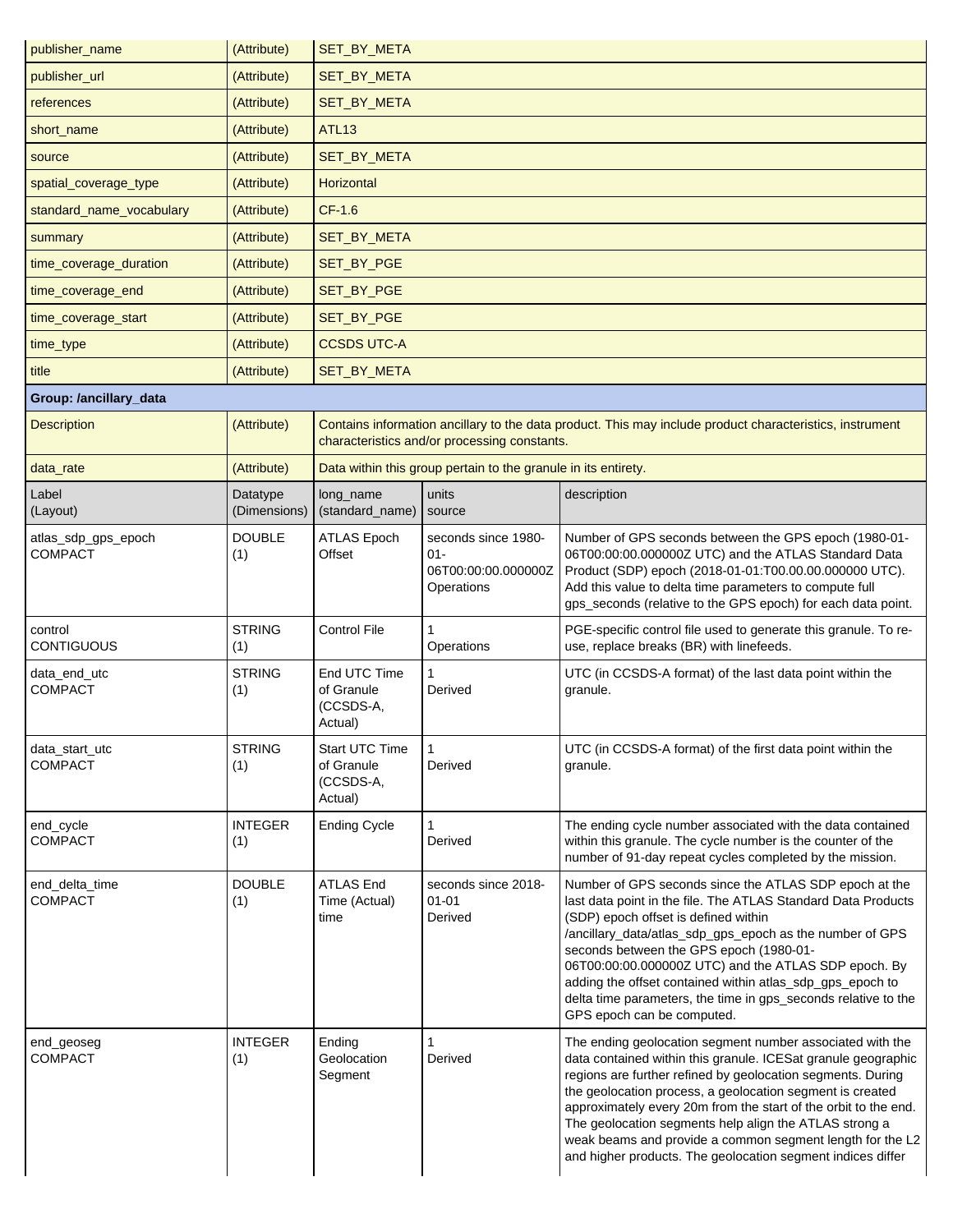|                                     |                       |                                                         |                                             | slightly from orbit-to-orbit because of the irregular shape of the<br>Earth. The geolocation segment indices on ATL01 and ATL02<br>are only approximate because beams have not been aligned<br>at the time of their creation.                                                                                                                                                                                                                                                                                                                                                                                                                                                                                                                      |
|-------------------------------------|-----------------------|---------------------------------------------------------|---------------------------------------------|----------------------------------------------------------------------------------------------------------------------------------------------------------------------------------------------------------------------------------------------------------------------------------------------------------------------------------------------------------------------------------------------------------------------------------------------------------------------------------------------------------------------------------------------------------------------------------------------------------------------------------------------------------------------------------------------------------------------------------------------------|
| end_gpssow<br><b>COMPACT</b>        | <b>DOUBLE</b><br>(1)  | Ending GPS<br>SOW of Granule<br>(Actual)                | seconds<br>Derived                          | GPS seconds-of-week of the last data point in the granule.                                                                                                                                                                                                                                                                                                                                                                                                                                                                                                                                                                                                                                                                                         |
| end_gpsweek<br><b>COMPACT</b>       | INTEGER<br>(1)        | Ending<br>GPSWeek of<br>Granule (Actual)                | weeks from 1980-01-<br>06<br>Derived        | GPS week number of the last data point in the granule.                                                                                                                                                                                                                                                                                                                                                                                                                                                                                                                                                                                                                                                                                             |
| end_orbit<br><b>COMPACT</b>         | <b>INTEGER</b><br>(1) | <b>Ending Orbit</b><br>Number                           | Derived                                     | The ending orbit number associated with the data contained<br>within this granule. The orbit number increments each time the<br>spacecraft completes a full orbit of the Earth.                                                                                                                                                                                                                                                                                                                                                                                                                                                                                                                                                                    |
| end_region<br><b>COMPACT</b>        | <b>INTEGER</b><br>(1) | <b>Ending Region</b>                                    | Derived                                     | The ending product-specific region number associated with<br>the data contained within this granule. ICESat-2 data products<br>are separated by geographic regions. The data contained<br>within a specific region are the same for ATL01 and ATL02.<br>ATL03 regions differ slightly because of different geolocation<br>segment locations caused by the irregular shape of the Earth.<br>The region indices for other products are completely<br>independent.                                                                                                                                                                                                                                                                                    |
| end_rgt<br><b>COMPACT</b>           | <b>INTEGER</b><br>(1) | Ending<br>Reference<br>Groundtrack                      | Derived                                     | The ending reference groundtrack (RGT) number associated<br>with the data contained within this granule. There are 1387<br>reference groundtrack in the ICESat-2 repeat orbit. The<br>reference groundtrack increments each time the spacecraft<br>completes a full orbit of the Earth and resets to 1 each time<br>the spacecraft completes a full cycle.                                                                                                                                                                                                                                                                                                                                                                                         |
| granule_end_utc<br><b>COMPACT</b>   | <b>STRING</b><br>(1)  | End UTC Time<br>of Granule<br>(CCSDS-A,<br>Requested)   | Derived                                     | Requested end time (in UTC CCSDS-A) of this granule.                                                                                                                                                                                                                                                                                                                                                                                                                                                                                                                                                                                                                                                                                               |
| granule_start_utc<br><b>COMPACT</b> | <b>STRING</b><br>(1)  | Start UTC Time<br>of Granule<br>(CCSDS-A,<br>Requested) | Derived                                     | Requested start time (in UTC CCSDS-A) of this granule.                                                                                                                                                                                                                                                                                                                                                                                                                                                                                                                                                                                                                                                                                             |
| release<br><b>COMPACT</b>           | <b>STRING</b><br>(1)  | Release Number                                          | Operations                                  | Release number of the granule. The release number is<br>incremented when the software or ancillary data used to<br>create the granule has been changed.                                                                                                                                                                                                                                                                                                                                                                                                                                                                                                                                                                                            |
| start_cycle<br><b>COMPACT</b>       | <b>INTEGER</b><br>(1) | <b>Starting Cycle</b>                                   | Derived                                     | The starting cycle number associated with the data contained<br>within this granule. The cycle number is the counter of the<br>number of 91-day repeat cycles completed by the mission.                                                                                                                                                                                                                                                                                                                                                                                                                                                                                                                                                            |
| start_delta_time<br><b>COMPACT</b>  | <b>DOUBLE</b><br>(1)  | <b>ATLAS Start</b><br>Time (Actual)<br>time             | seconds since 2018-<br>$01 - 01$<br>Derived | Number of GPS seconds since the ATLAS SDP epoch at the<br>first data point in the file. The ATLAS Standard Data Products<br>(SDP) epoch offset is defined within<br>/ancillary_data/atlas_sdp_gps_epoch as the number of GPS<br>seconds between the GPS epoch (1980-01-<br>06T00:00:00.000000Z UTC) and the ATLAS SDP epoch. By<br>adding the offset contained within atlas_sdp_gps_epoch to<br>delta time parameters, the time in gps_seconds relative to the<br>GPS epoch can be computed.                                                                                                                                                                                                                                                       |
| start_geoseg<br><b>COMPACT</b>      | <b>INTEGER</b><br>(1) | Starting<br>Geolocation<br>Segment                      | Derived                                     | The starting geolocation segment number associated with the<br>data contained within this granule. ICESat granule geographic<br>regions are further refined by geolocation segments. During<br>the geolocation process, a geolocation segment is created<br>approximately every 20m from the start of the orbit to the end.<br>The geolocation segments help align the ATLAS strong a<br>weak beams and provide a common segment length for the L2<br>and higher products. The geolocation segment indices differ<br>slightly from orbit-to-orbit because of the irregular shape of the<br>Earth. The geolocation segment indices on ATL01 and ATL02<br>are only approximate because beams have not been aligned<br>at the time of their creation. |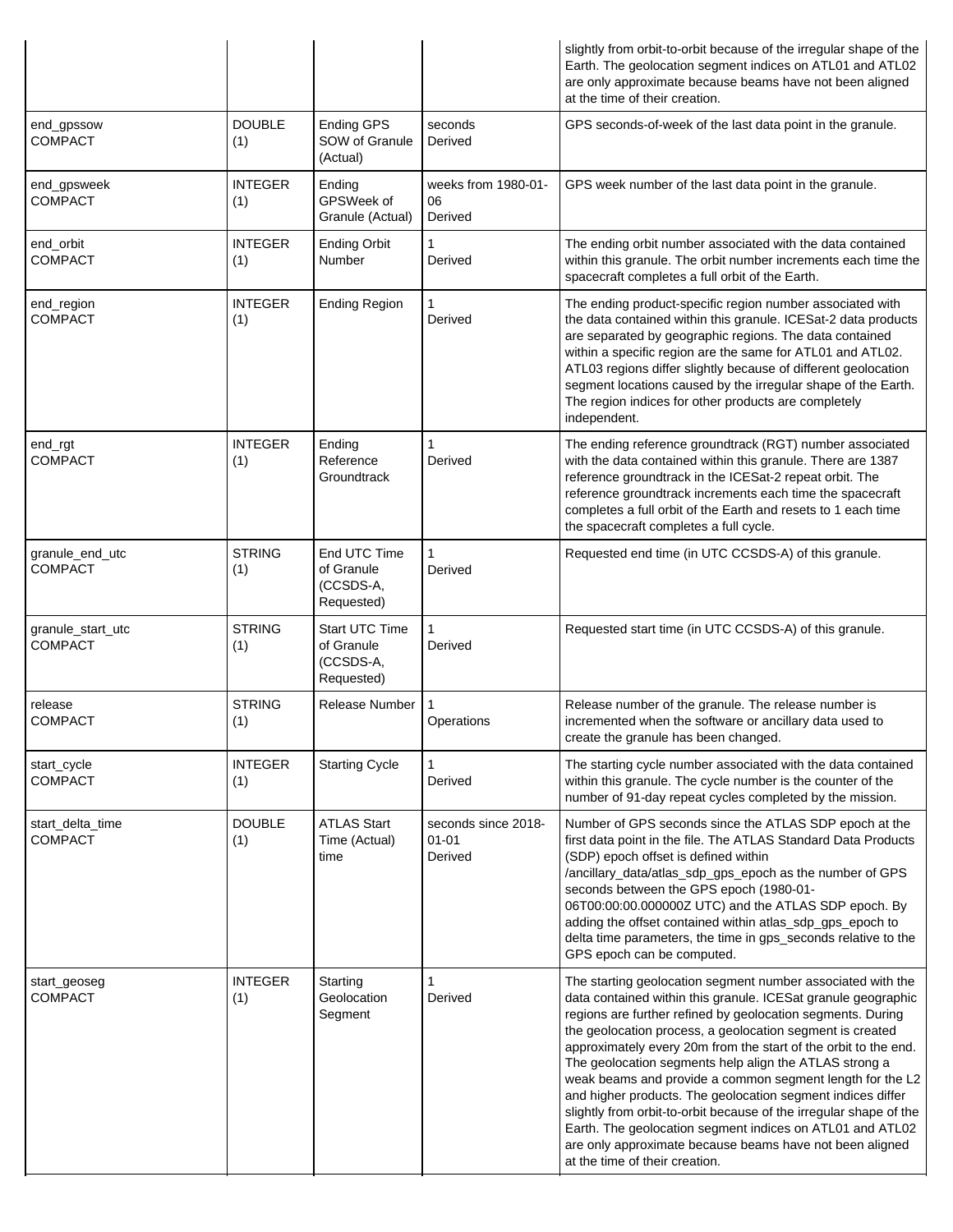| start gpssow<br>COMPACT                                       | DOUBLE<br>(1)         | Start GPS SOW<br>of Granule<br>(Actual)          | seconds<br>Derived                     | GPS seconds-of-week of the first data point in the granule.                                                                                                                                                                                                                                                                                                                                                                                                       |  |  |
|---------------------------------------------------------------|-----------------------|--------------------------------------------------|----------------------------------------|-------------------------------------------------------------------------------------------------------------------------------------------------------------------------------------------------------------------------------------------------------------------------------------------------------------------------------------------------------------------------------------------------------------------------------------------------------------------|--|--|
| start_gpsweek<br><b>COMPACT</b>                               | <b>INTEGER</b><br>(1) | <b>Start GPSWeek</b><br>of Granule<br>(Actual)   | weeks from 1980-01-<br>06<br>Derived   | GPS week number of the first data point in the granule.                                                                                                                                                                                                                                                                                                                                                                                                           |  |  |
| start_orbit<br><b>COMPACT</b>                                 | <b>INTEGER</b><br>(1) | <b>Starting Orbit</b><br><b>Number</b>           | 1<br>Derived                           | The starting orbit number associated with the data contained<br>within this granule. The orbit number increments each time the<br>spacecraft completes a full orbit of the Earth.                                                                                                                                                                                                                                                                                 |  |  |
| start_region<br><b>COMPACT</b>                                | <b>INTEGER</b><br>(1) | <b>Starting Region</b>                           | Derived                                | The starting product-specific region number associated with<br>the data contained within this granule. ICESat-2 data products<br>are separated by geographic regions. The data contained<br>within a specific region are the same for ATL01 and ATL02.<br>ATL03 regions differ slightly because of different geolocation<br>segment locations caused by the irregular shape of the Earth.<br>The region indices for other products are completely<br>independent. |  |  |
| start_rgt<br><b>COMPACT</b>                                   | <b>INTEGER</b><br>(1) | Starting<br>Reference<br>Groundtrack             | Derived                                | The starting reference groundtrack (RGT) number associated<br>with the data contained within this granule. There are 1387<br>reference groundtrack in the ICESat-2 repeat orbit. The<br>reference groundtrack increments each time the spacecraft<br>completes a full orbit of the Earth and resets to 1 each time<br>the spacecraft completes a full cycle.                                                                                                      |  |  |
| version<br><b>COMPACT</b>                                     | <b>STRING</b><br>(1)  | Version                                          | 1<br>Operations                        | Version number of this granule within the release. It is a<br>sequential number corresponding to the number of times the<br>granule has been reprocessed for the current release.                                                                                                                                                                                                                                                                                 |  |  |
| Group: /ancillary_data/inland_water                           |                       |                                                  |                                        |                                                                                                                                                                                                                                                                                                                                                                                                                                                                   |  |  |
| <b>Description</b>                                            | (Attribute)           |                                                  | Contains general ancillary parameters. |                                                                                                                                                                                                                                                                                                                                                                                                                                                                   |  |  |
| Label                                                         | Datatype              | long_name                                        | units                                  | description                                                                                                                                                                                                                                                                                                                                                                                                                                                       |  |  |
| (Layout)                                                      | (Dimensions)          | (standard_name)                                  | source                                 |                                                                                                                                                                                                                                                                                                                                                                                                                                                                   |  |  |
| anmly_test<br><b>COMPACT</b>                                  | <b>FLOAT</b><br>(4)   | <b>Anomaly Test</b>                              | meters<br>ATBD Table 5-2               | Array containing threshold values against which to test<br>segments for anomalous changes in height. The mode of each<br>segment histogram will be tested against ht_water_coarse and<br>excluded if the difference is greater than the value associated<br>with the segment                                                                                                                                                                                      |  |  |
| atm_window1<br><b>COMPACT</b>                                 | <b>FLOAT</b><br>(1)   | <b>ATM</b><br>Background<br><b>Window Bottom</b> | meters<br>ATBD Table 5-2               | Lower limit of height above coarse water surface height for<br>atmospheric background count calculation.                                                                                                                                                                                                                                                                                                                                                          |  |  |
| atm_window2<br><b>COMPACT</b>                                 | <b>FLOAT</b><br>(1)   | <b>ATM</b><br>Background<br>Window Top           | meters<br>ATBD Table 5-2               | Upper limit of height above coarse water surface height for<br>atmospheric background count calculation.                                                                                                                                                                                                                                                                                                                                                          |  |  |
| <b>COMPACT</b>                                                | <b>FLOAT</b><br>(1)   | <b>Small Segment</b><br><b>Bin Size</b>          | meters<br>ATBD Table 5-2               | Bin size to be used for histogramming of each small segment.                                                                                                                                                                                                                                                                                                                                                                                                      |  |  |
| b2_sseg1<br>COMPACT                                           | <b>FLOAT</b><br>(1)   | <b>Small Segment</b><br>Height Bin Size          | meters<br>ATBD Table 5-2               | Bin size to be used for histogramming of small segment<br>heights.                                                                                                                                                                                                                                                                                                                                                                                                |  |  |
| b_long<br><b>COMPACT</b>                                      | <b>FLOAT</b><br>(1)   | Long Bin Size                                    | meters<br>ATBD Table 5-2               | Bin size to be used by which to establish a histogram of long<br>segments.                                                                                                                                                                                                                                                                                                                                                                                        |  |  |
| COMPACT                                                       | <b>FLOAT</b><br>(2)   | Background<br>Threshold                          | counts/sec<br>ATBD Table 5-2           | Thresholds outside of which computed background is flagged<br>(High, Low).                                                                                                                                                                                                                                                                                                                                                                                        |  |  |
| b1_sseg1<br>bckgrd_threshold<br>bin_detrend<br><b>COMPACT</b> | <b>FLOAT</b><br>(1)   | Detrend Bin Size                                 | meters<br>ATBD Table 5-2               | Bin size used to establish a band of heights over which to<br>determine the detrending equation.                                                                                                                                                                                                                                                                                                                                                                  |  |  |
| c_adj<br><b>COMPACT</b>                                       | <b>FLOAT</b><br>(1)   | C Adjustment                                     | 1<br>ATBD Table 5-2                    | Adjustment for the speed of light through water (cl)                                                                                                                                                                                                                                                                                                                                                                                                              |  |  |
| c_fresnel<br><b>COMPACT</b>                                   | <b>FLOAT</b><br>(1)   | <b>Fresnel Coeff</b>                             | ATBD Table 5-2                         | Fresnel specular reflection coefficient @ 532 nm                                                                                                                                                                                                                                                                                                                                                                                                                  |  |  |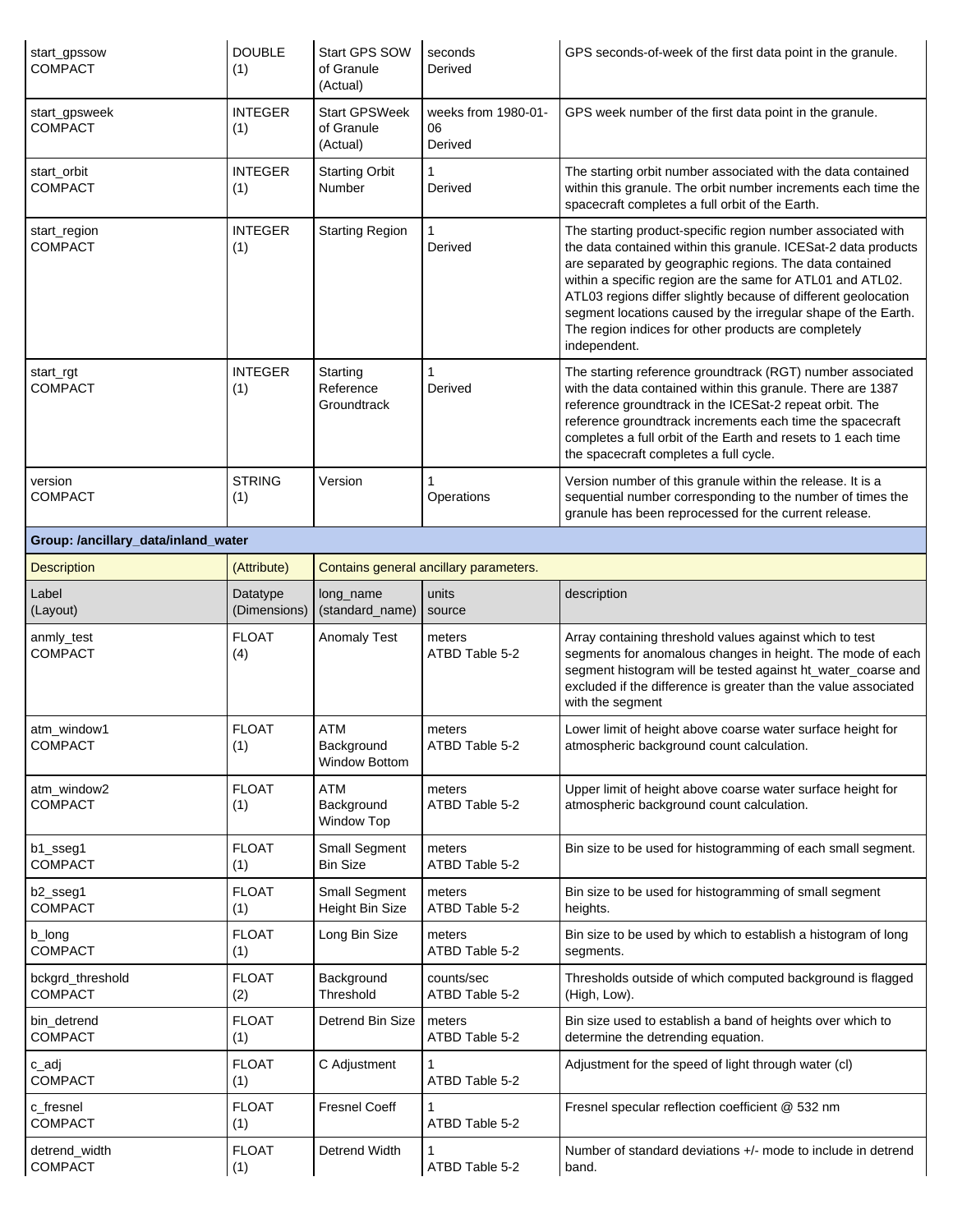| f2_d_min<br><b>COMPACT</b>               | <b>FLOAT</b><br>(1)         | Minimum<br><b>Distance Thres</b>        | meters<br>ATBD Table 5-2                  | Minimum distance threshold between photons required for<br>inclusion in algorithm.                                                                                                                                           |
|------------------------------------------|-----------------------------|-----------------------------------------|-------------------------------------------|------------------------------------------------------------------------------------------------------------------------------------------------------------------------------------------------------------------------------|
| gauss_pk_thres<br><b>COMPACT</b>         | <b>FLOAT</b><br>(1)         | Gaussian Peak<br>Threshold              | 1<br>ATBD Table 5-2                       | Fraction of the peak amplitude above which Gaussian fit error<br>analysis is executed (ie, calculate error on Gaussian only<br>between the peak amplitude and gauss_pk_thres * peak)                                         |
| geoseg_edge_buffer<br><b>COMPACT</b>     | INTEGER_1<br>$(9 \times 9)$ | geosegment<br>edge buffer               | ATL13 ATBD, Section<br>5.2, Table 5-2     | Number of geosegments to include in the water surface<br>calculation that are outside of both water body edges, as<br>identified by reference photon location comparison to water<br>body shapes.                            |
|                                          |                             |                                         |                                           | Flag Values: ['0', '1', '2', '3', '4', '5']<br>Flag Meanings: ['buffer_0', 'buffer_1', 'buffer_2', 'buffer_3',<br>'buffer_4', 'buffer_5']                                                                                    |
| h_mavg_a<br><b>COMPACT</b>               | <b>INTEGER</b><br>(1)       | Num Depth Bins<br>A                     | meters<br>ATBD Table 5-2                  | Number of depth bins over which to compute H_mavg_a                                                                                                                                                                          |
| h_mavg_b<br><b>COMPACT</b>               | <b>INTEGER</b><br>(1)       | Num Depth Bins<br>B                     | meters<br>ATBD Table 5-2                  | Number of depth bins over which to compute H_mavg_b                                                                                                                                                                          |
| h_mavg_c<br><b>COMPACT</b>               | <b>INTEGER</b><br>(1)       | Num Depth Bins<br>С                     | meters<br>ATBD Table 5-2                  | Number of bins over which to calculate moving average                                                                                                                                                                        |
| sub_<br><b>COMPACT</b>                   | <b>INTEGER</b><br>(1)       | Long Subsurface<br>Segment Size         | ATBD Table 5-2                            | Long segment size, operationally used as unit length over<br>which to characterize the subsurface, and deconvolve the<br>instrument pulse and subsurface effects from the water<br>surface response.                         |
| I_surf<br><b>COMPACT</b>                 | <b>INTEGER</b><br>(1)       | Long Surface<br>Segment Size            | ATBD Table 5-2                            | Long segment size, operationally used as unit length over<br>which to detrend the water surface, characterize the surface,<br>and deconvolve the instrument pulse and subsurface effects<br>from the water surface response. |
| Isbr_threshold<br><b>COMPACT</b>         | <b>FLOAT</b><br>(1)         | <b>LSBR Threshold</b>                   | ATBD Table 5-2                            | Threshold at which the LSBR indicates a significant transition<br>from signal photon richness to noise.                                                                                                                      |
| m_avg_d<br><b>COMPACT</b>                | <b>INTEGER</b><br>(1)       | Num Depth Bins<br>D                     | meters<br>ATBD Table 5-2                  | Number of depth bins over which to compute<br>P_ht_long_subsurf_mavg                                                                                                                                                         |
| max_gseg_search<br><b>COMPACT</b>        | <b>INTEGER</b><br>(1)       | Max Geoseg<br>Search Radius             | ATBD Table 5-2                            | Maximum number of geosegments in either direction to search<br>for reported water surface heights                                                                                                                            |
| ref_dist_iw_bdy<br><b>COMPACT</b>        | <b>FLOAT</b><br>(1)         | Reference<br><b>Difference</b>          | meters<br>ATBD Table 5-2                  | Maximum distance from a water body that a geosegment<br>reference photon indicates the need for overlap testing each<br>individual photon in the geosegment                                                                  |
| s_seg1<br><b>COMPACT</b>                 | <b>INTEGER</b><br>(1)       | Short Segment<br>Length                 | 1<br>ATBD Table 5-2                       | Short segment size, operationally used as unit length over<br>which to identify water surface height anomalies such as<br>islands, bridges, etc.                                                                             |
| shore_buff_sseg_length<br><b>COMPACT</b> | <b>INTEGER</b><br>(1)       | Shore buffer<br>short segment<br>length | ATL13 ATBD, Section<br>5.2, Table 5-2     | Maximum length of a short segment that can be marked as<br>anomalous due to shore buffering.                                                                                                                                 |
| shore_buffer<br><b>COMPACT</b>           | INTEGER_1<br>$(9 \times 9)$ | Shore buffer                            | ATL13 ATBD, Section                       | Number of near-shore short segments to ignore in analysis<br>due to near-shore influences.                                                                                                                                   |
|                                          |                             |                                         | 5.2, Table 5-2                            | Flag Values: ['0', '1']<br>Flag Meanings: ['buffer_0', 'buffer_1']                                                                                                                                                           |
| sig_threshold<br><b>COMPACT</b>          | <b>INTEGER</b><br>(1)       | Signal<br>Confidence<br>Threshold       | ATBD Table 5-2                            | Minimum signal confidence required for photon to be included<br>in analysis                                                                                                                                                  |
| signal_window_bottom<br><b>COMPACT</b>   | <b>FLOAT</b><br>(1)         | Signal Window<br><b>Bottom</b>          | meters<br>ATBD Table 5-2                  | Lower limit below coarse water surface to include photons for<br>analysis.                                                                                                                                                   |
| signal_window_top<br>COMPACT             | <b>FLOAT</b><br>(1)         | Signal Window<br>Top                    | meters<br>ATBD Table 5-2                  | Upper limit above coarse water surface to include photons for<br>analysis.                                                                                                                                                   |
| size_to_process<br><b>COMPACT</b>        | INTEGER_1<br>$(9 \times 9)$ | Size to Process                         | ATL13 ATBD, Section<br>4.7.1.2, Table 5-4 | Water body sizes that are to be processed by the ATL13<br>algorithm for each water body type. This parameter is a rank 2<br>array of size 9x9, where array subscripts 1 through 9, coincide                                  |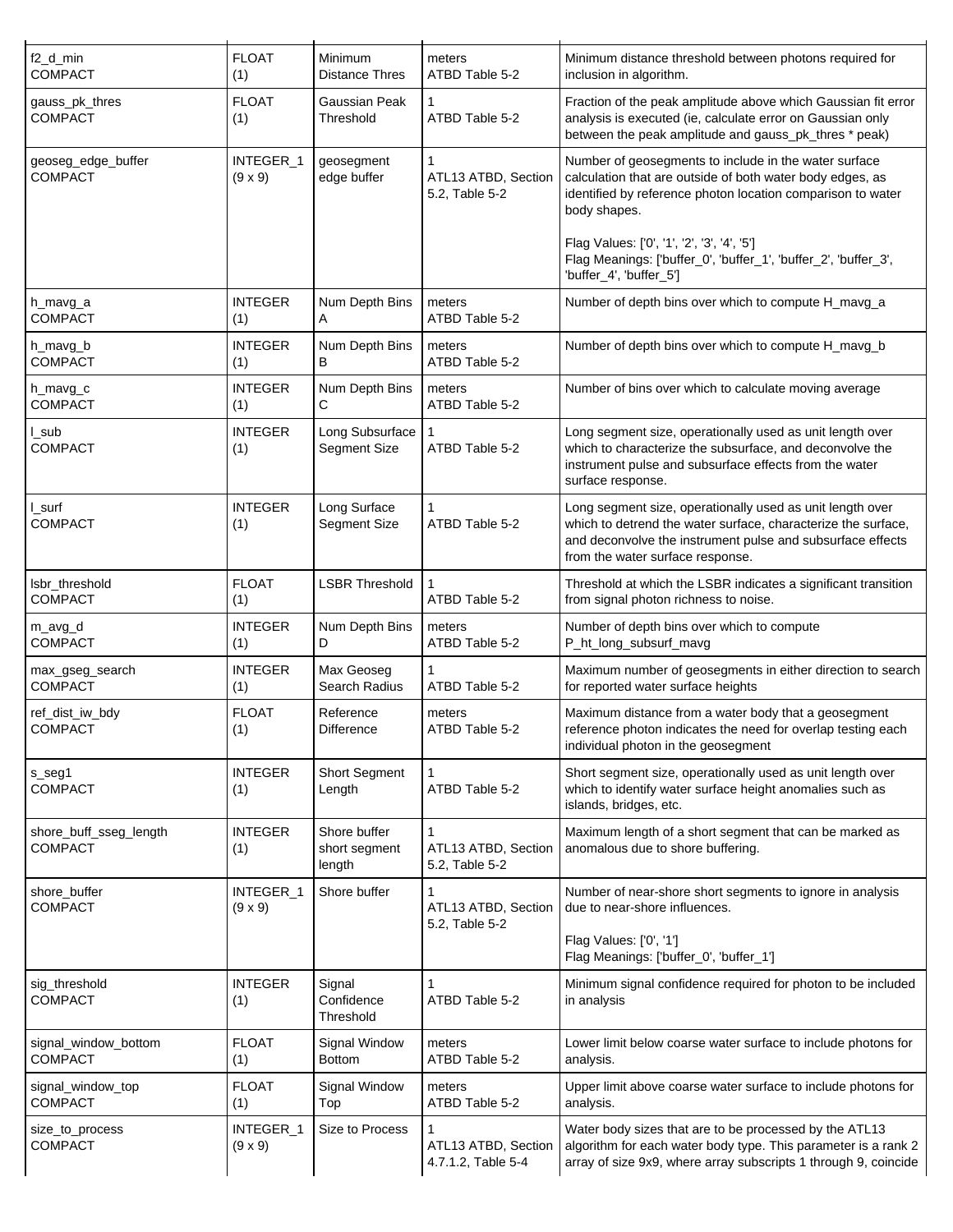|                                        |                                         |                                                |                                                | with body type digits along columns, and body size digits<br>along rows. Array elements are binary values, if 0 then<br>process body size for that type, 1 otherwise. Water body sizes<br>are described in ATL13 chapter 4.7.1.2 and in Table 5-4.<br>Flag Values: ['0', '1']                                                                                    |
|----------------------------------------|-----------------------------------------|------------------------------------------------|------------------------------------------------|------------------------------------------------------------------------------------------------------------------------------------------------------------------------------------------------------------------------------------------------------------------------------------------------------------------------------------------------------------------|
|                                        |                                         |                                                |                                                | Flag Meanings: ['process_size', 'otherwise']                                                                                                                                                                                                                                                                                                                     |
| sseg_length_test<br><b>COMPACT</b>     | <b>FLOAT</b><br>(1)                     | <b>Short Segment</b><br>Length Test            | meters<br>ATBD Table 5-2                       | Threshold by which to test the length of a short segment to<br>determine if it is anomalous or not anomalous.                                                                                                                                                                                                                                                    |
| sseg_mode_cnt_test<br>CHUNKED          | INTEGER_1<br>(6)                        | Short segment<br>mode count test               | 1<br>ATBD Table 5-2                            | Threshold to test number of values contained in short segment<br>histogram multimodes against for inclusion or exclusion of<br>short segment                                                                                                                                                                                                                     |
|                                        |                                         |                                                |                                                | Flag Values: ['10', '10', '7', '7', '7', '7']<br>Flag Meanings: ['sseg_stdev_thres_1', 'sseg_stdev_thres_2',<br>'sseg_stdev_thres_3', 'sseg_stdev_thres_4',<br>'sseg_stdev_thres_5', 'sseg_stdev_thres_6']                                                                                                                                                       |
| sseg_mode_freq_test<br><b>COMPACT</b>  | <b>INTEGER</b><br>(1)                   | <b>Short Segment</b><br>Mode Frequency<br>Test | 1<br>ATBD Table 5-2                            | Threshold to test number of short segment histogram modes<br>against for inclusion or exclusion of short segment.                                                                                                                                                                                                                                                |
| sseg_mode_spread_test<br>COMPACT       | <b>FLOAT</b><br>(1)                     | <b>Short Segment</b><br>Mode Spread<br>Test    | meters<br>ATBD Table 5-2                       | Threshold to test distance between short segment histogram<br>multimodes against for inclusion or exclusion of short<br>segment.                                                                                                                                                                                                                                 |
| sub_max<br><b>COMPACT</b>              | <b>FLOAT</b><br>(1)                     | Subsurf Max<br><b>Vertical Profile</b>         | meters<br>ATBD Table 5-2                       | Maximum vertical profile of water subsurface to include in<br>estimation of subsurface characteristics                                                                                                                                                                                                                                                           |
| type_to_process<br><b>COMPACT</b>      | INTEGER_1<br>(9)                        | Type to Process                                | 1<br>ATL13 ATBD, Section<br>4.7.1.2, Table 5-4 | Water body types that are to be processed by the ATL13<br>algorithm. This parameter is a rank 1 array of extent 9, with<br>the body type digits coinciding with the array subscripts 1<br>through 9. Array elements are binary values, if 0 then process<br>body type, 1 otherwise. Water body types are described in<br>ATL13 chapter 4.7.1.2 and in Table 5-4. |
|                                        |                                         |                                                |                                                | Flag Values: ['0', '1']<br>Flag Meanings: ['process_type', 'otherwise']                                                                                                                                                                                                                                                                                          |
| Group: /qtx                            |                                         |                                                |                                                |                                                                                                                                                                                                                                                                                                                                                                  |
| <b>Description</b>                     | (Attribute)                             | Contains per-beam data products.               |                                                |                                                                                                                                                                                                                                                                                                                                                                  |
| data_rate                              | (Attribute)                             |                                                | (/ancillary_data/inland_water/s_seg2).         | Data within this group are stored at the inland water short segment rate                                                                                                                                                                                                                                                                                         |
| Label<br>(Layout)                      | Datatype<br>(Dimensions)                | long_name<br>(standard_name)                   | units<br>source                                | description                                                                                                                                                                                                                                                                                                                                                      |
| atl13refid<br><b>CHUNKED</b>           | INTEGER_8<br>$\left( \cdot \right)$     | ATL13<br>Reference ID                          | 1<br>ATL13 ATBD, Section<br>5.3.1 $(C)$        | Unique aggregate reference number for each shape in the<br>ATL13 Inland Water Body Mask, where digit $1 =$ type, digit $2 =$<br>size, digit $3 =$ source, and digits $4-10 =$ shape id                                                                                                                                                                           |
| cloud_flag_asr_atl09<br><b>CHUNKED</b> | INTEGER_1<br>$\left( \cdot \right)$     | Cloud Flag ASR                                 | 1<br>ATL13 ATBD, Section                       | Cloud probability from ASR.                                                                                                                                                                                                                                                                                                                                      |
|                                        |                                         |                                                | 5.3.5(A)                                       | Flag Values: ['0', '1', '2', '3', '4', '5']<br>Flag Meanings: ['clear', 'with', 'high', 'confidence', 'clear', 'with',<br>'medium', 'confidence', 'clear', 'with', 'low', 'confidence',<br>'cloudy', 'with', 'low', 'confidence', 'cloudy', 'with', 'medium',<br>'confidence', 'cloudy', 'with', 'high', 'confidence']                                           |
| cloud_flag_atm_atl09<br><b>CHUNKED</b> | INTEGER_1<br>$\left( \cdot \right)$     | Cloud Flag Atm                                 | 1<br>ATL13 ATBD, Section<br>5.3.5(A)           | Cloud flag from backscatter profile.                                                                                                                                                                                                                                                                                                                             |
| cycle<br><b>CHUNKED</b>                | INTEGER_1<br>$\left( \cdot \right)$     | Cycle Number                                   | counts<br>ATL03                                | Tracks the number of 91-day cycles in the mission, beginning<br>with 01.                                                                                                                                                                                                                                                                                         |
| delta_time<br><b>CHUNKED</b>           | <b>DOUBLE</b><br>$\left( \cdot \right)$ | Delta Time<br>time                             | seconds since 2018-<br>01-01<br>ATL03          | Number of GPS seconds since the ATLAS SDP epoch. The<br>ATLAS Standard Data Products (SDP) epoch offset is defined<br>within /ancillary_data/atlas_sdp_gps_epoch as the number of<br>GPS seconds between the GPS epoch (1980-01-                                                                                                                                 |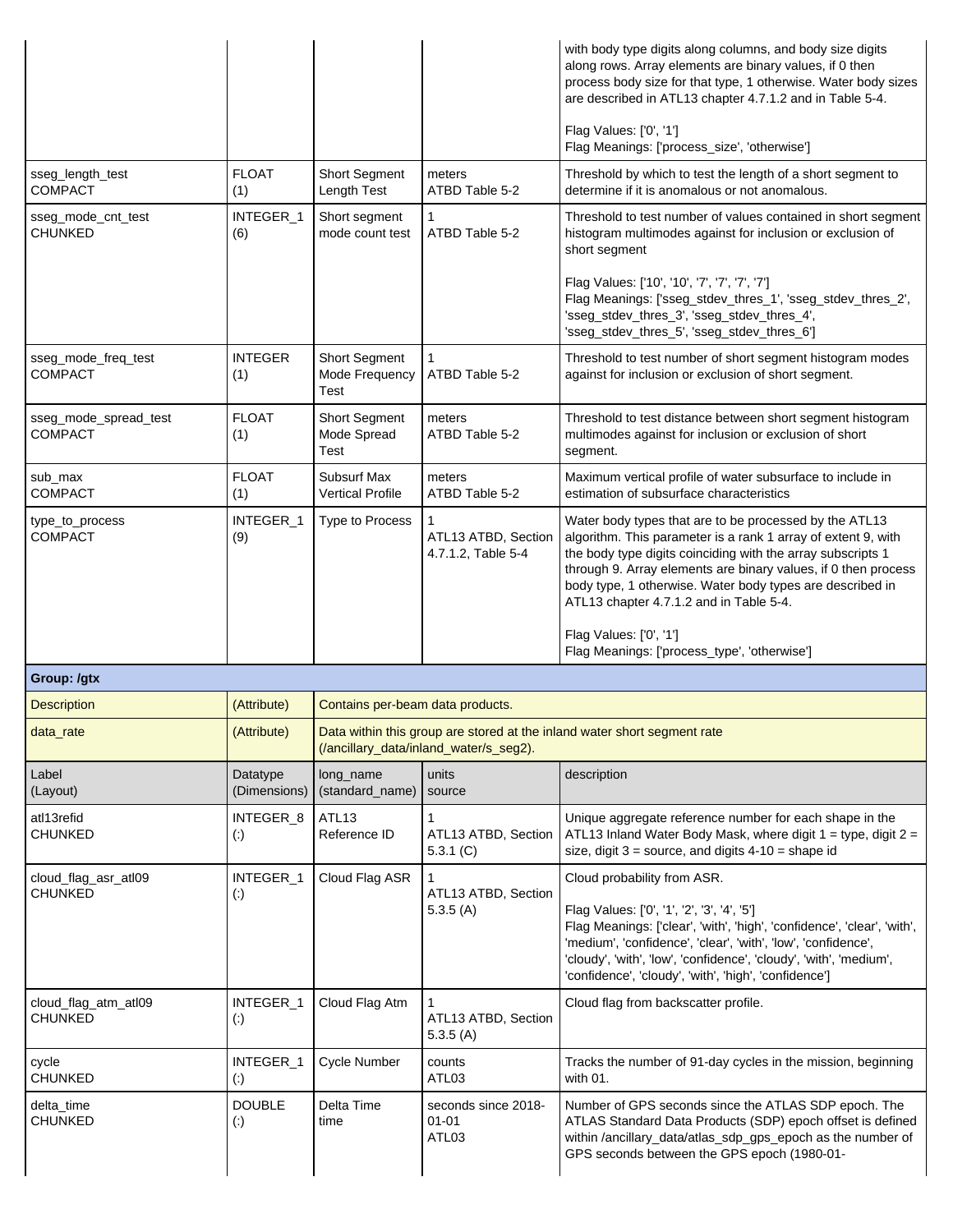|                                            |                                          |                                       |                                           | 06T00:00:00.0000002 UTC) and the ATLAS SDP epoch. By<br>adding the offset contained within atlas_sdp_gps_epoch to<br>delta time parameters, the time in gps_seconds relative to the<br>GPS epoch can be computed.                                                                             |
|--------------------------------------------|------------------------------------------|---------------------------------------|-------------------------------------------|-----------------------------------------------------------------------------------------------------------------------------------------------------------------------------------------------------------------------------------------------------------------------------------------------|
| err_ht_water_surf<br><b>CHUNKED</b>        | <b>FLOAT</b><br>$\left( \cdot \right)$   | <b>Height Error</b>                   | 1<br>section 5.3.3 (C)                    | Error included in heights reported in ht_water_surf.                                                                                                                                                                                                                                          |
| err_slope_trk<br><b>CHUNKED</b>            | <b>FLOAT</b><br>$\left( \cdot \right)$   | Slope Error                           | 1<br>section 5.3.3 (C)                    | Error included in segment_slope_trk_local.                                                                                                                                                                                                                                                    |
| ht_ortho<br><b>CHUNKED</b>                 | <b>FLOAT</b><br>$\left( \cdot \right)$   | Orthometric<br>Height                 | meters<br>ATL13 ATBD, Section<br>5.3.5(A) | Orthometric height EGM2008 converted from ellipsoidal<br>height.                                                                                                                                                                                                                              |
| ht_water_surf<br><b>CHUNKED</b>            | <b>FLOAT</b><br>$\left( \cdot \right)$   | Water surface<br>height               | meters<br>ATL13 ATBD, Section<br>5.3.5(A) | Water surface height, reported for each short segment (default<br>length = approximately 100 signal photons) with reference to<br>WGS84 ellipsoid                                                                                                                                             |
| ice_flag<br><b>CHUNKED</b>                 | INTEGER_1<br>$\left( \cdot \right)$      | Ice Flag                              | section 5.3.2 (D)                         | Flag indicating significant existence of ice on the water surface                                                                                                                                                                                                                             |
|                                            |                                          |                                       |                                           | Flag Values: ['0', '1']<br>Flag Meanings: ['no_ice', 'ice']                                                                                                                                                                                                                                   |
| inland_water_body_id<br><b>CHUNKED</b>     | <b>INTEGER</b><br>$\left( \cdot \right)$ | Body ID                               | ATL13 ATBD, Section<br>5.3.1(C)           | Identifying signature of an individual inland water body. Each<br>body of water is represented by a unique numeric value.                                                                                                                                                                     |
| inland_water_body_region<br><b>CHUNKED</b> | <b>INTEGER</b><br>$\left( \cdot \right)$ | Body region                           | 1<br>ATL13 ATBD, Section<br>5.3.1(A)      | ATL13-created shapefile representing relevant bodies of water<br>over which to implement the ATL13 water surface finding<br>algorithm only within a region of processing interest.                                                                                                            |
| inland_water_body_size<br><b>CHUNKED</b>   | INTEGER_1<br>$\left( \cdot \right)$      | Body size                             | ATL13 ATBD, Section<br>5.3.1(C)           | Size of Inland Water Body, A=area, where 0=Not_Assigned,<br>1=A>10,000 sq km, 2=10,000>A>=1,000, 3=1,000>A>=100,<br>4=100>A>=10, 5=10>A>=1, 6=1>A>=0.1, 7=0.01>A,<br>8=Reserved, 9=Reserved                                                                                                   |
|                                            |                                          |                                       |                                           | Flag Values: ['0', '1', '2', '3', '4', '5', '6', '7', '8', '9']<br>Flag Meanings: ['Not', 'Assigned', 'A>10,000', 'sq', 'km',<br>'10,000>A>=1,000', '1,000>A>=100', '100>A>=10', '10>A>=1',<br>'1>A>=0.1', '0.01>A', 'Reserved', 'Reserved']                                                  |
| inland_water_body_source<br><b>CHUNKED</b> | INTEGER_1<br>$\left( \cdot \right)$      | Body source                           | ATL13 ATBD, Section<br>5.3.1(C)           | Source of Inland Water Body shape, where 1=HydroLAKES,<br>2=Global Lakes and Wetlands Database, 3=Named Marine<br>Water Bodies, 4=GSHHG Shoreline, 5=Global River Widths<br>from Landsat, 6=Reserved, 7=Reserved, 8=Reserved,<br>9=Reserved                                                   |
|                                            |                                          |                                       |                                           | Flag Values: ['1', '2', '3', '4', '5', '6', '7', '8', '9']<br>Flag Meanings: ['HydroLAKES',<br>'Global_Lakes_and_Wetlands_Database',<br>'Named_Marine_Water_Bodies', 'GSHHG_Shoreline', 'Global',<br>'River', 'Widths', 'from', 'Landsat', 'Reserved', 'Reserved',<br>'Reserved', 'Reserved'] |
| inland_water_body_type<br><b>CHUNKED</b>   | INTEGER_1<br>$\left( \cdot \right)$      | Body type                             | ATL13 ATBD, Section<br>5.3.1(C)           | Type of Inland Water Body, where 1=Lake, 2=Known<br>Reservoir, 3=(Reserved for future use), 4=Ephemeral Water,<br>5=River, 6=Estuary or Bay, 7=Coastal Water, 8=Reserved,<br>9=Reserved                                                                                                       |
|                                            |                                          |                                       |                                           | Flag Values: ['1', '2', '3', '4', '5', '6', '7', '8', '9']<br>Flag Meanings: ['Lake', 'Known_Reservoir',<br>'Reserved_for_future_use', 'Ephemeral_Water', 'River',<br>'Estuary_or_Bay', 'Coastal_Water', 'Reserved', 'Reserved']                                                              |
| layer_flag_atl09<br><b>CHUNKED</b>         | INTEGER_1<br>$\left( \cdot \right)$      | Consolidated<br>cloud flag            | ATL13 ATBD, Section                       | Consolidated cloud flag.                                                                                                                                                                                                                                                                      |
|                                            |                                          |                                       | 5.3.5(A)                                  | Flag Values: ['0', '1']<br>Flag Meanings: ['likely', 'clear', 'likely', 'cloudy']                                                                                                                                                                                                             |
| met_ts_atl09<br><b>CHUNKED</b>             | <b>FLOAT</b><br>$\left( \cdot \right)$   | Surface<br>temperature<br>temperature | K<br>ATL13 ATBD, Section<br>5.3.5(A)      | Surface (skin) temperature from ATL09.                                                                                                                                                                                                                                                        |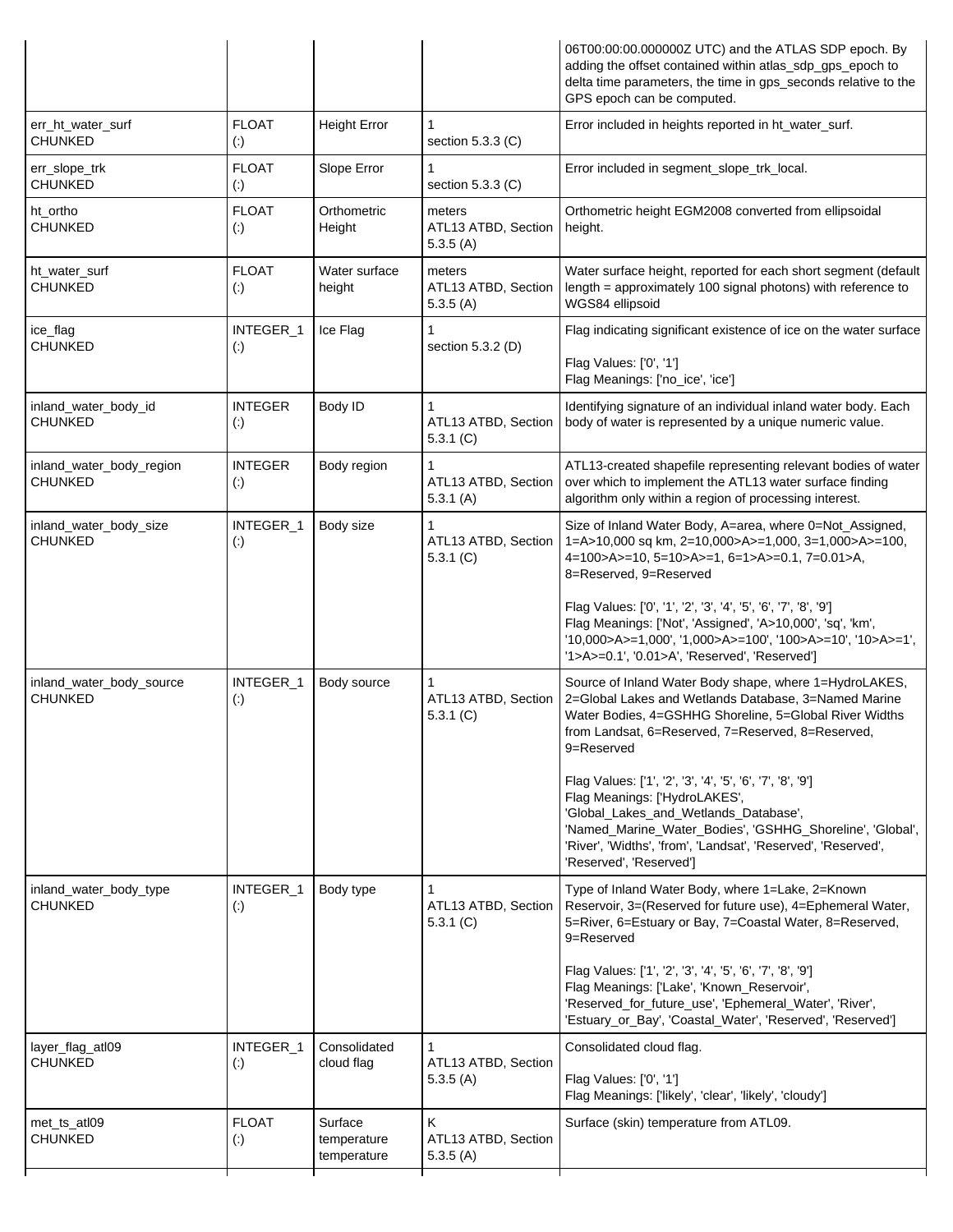| met wind10 atl09<br><b>CHUNKED</b> | <b>FLOAT</b><br>$\left( \cdot \right)$   | Wind speed<br>magnitude at<br>10 <sub>m</sub><br>Wind speed | m/s<br>ATL13 ATBD, Section<br>5.3.5(A) | Wind speed magnitude at 10m height from ATL09 input.                                                                                                                                                                                                                                                                                                                                                                                                                                                                                                                                                                            |
|------------------------------------|------------------------------------------|-------------------------------------------------------------|----------------------------------------|---------------------------------------------------------------------------------------------------------------------------------------------------------------------------------------------------------------------------------------------------------------------------------------------------------------------------------------------------------------------------------------------------------------------------------------------------------------------------------------------------------------------------------------------------------------------------------------------------------------------------------|
| met_wind10_atl13<br><b>CHUNKED</b> | <b>FLOAT</b><br>$\left( \cdot \right)$   | Wind speed<br>magnitude at<br>10 <sub>m</sub><br>Wind speed | m/s<br>ATL13 ATBD, Section<br>5.3.5(A) | Wind speed magnitude at 10m height, based on derived water<br>surface wave height.                                                                                                                                                                                                                                                                                                                                                                                                                                                                                                                                              |
| qf_bckgrd<br><b>CHUNKED</b>        | <b>INTEGER</b><br>$\left( \cdot \right)$ | Background<br><b>Quality Flag</b>                           | <b>Inland Water ATBD</b>               | Describes the degree of background photons present in each<br>short segment. bckgrd_dnsty_threshold1= 0.001 (counts per<br>bi per Lseg); bckgrd_dnsty_threshold2= 0.01 (counts per bin<br>per Lseg); bckgrd_dnsty_threshold3= 0.05 (counts per bin per<br>Lseg); bckgrd_dnsty_threshold4= 0.1 (counts per bin per<br>Lseg); bckgrd_dnsty_threshold5= 0.3 (counts per bin per<br>Lseg); bckgrd_dnsty_threshold6= 0.5 (counts per bin per<br>Lseg)                                                                                                                                                                                |
|                                    |                                          |                                                             |                                        | Flag Values: ['0', '1', '2', '3', '4', '5', '6']<br>Flag Meanings: ['equal_to_or_below_threshold1',<br>'equal_to_or_below_threshold2',<br>'equal_to_or_below_threshold3',<br>'equal_to_or_below_threshold4',<br>'equal_to_or_below_threshold5',<br>'equal_to_or_below_threshold6', 'above_threshold6']                                                                                                                                                                                                                                                                                                                          |
| qf bias em<br><b>CHUNKED</b>       | <b>INTEGER</b><br>$\left( \cdot \right)$ | <b>EM Bias Quality</b><br>Flag                              | <b>Inland Water ATBD</b>               | The Electromagnetic Bias flag is set based on threshold<br>checks for the estimated electromagnetic height bias. The flag<br>is set as follows: -3 if H_bias_EM < -0.10 (m); -2 if -0.10 <<br>H_bias_EM < -0.05; -1 if -0.05 <= H_bias_EM < -0.01; 0 if<br>$-0.01 \leq H_{\text{bias}}$ EM < 0.01 (m); 1 if 0.01 <= H_bias_EM <<br>0.05; 2 if 0.05 <= H_bias_EM < 0.10; 3 if 0.10 < H_bias_EM; 4<br>if H_bias_EM is invalid.                                                                                                                                                                                                    |
|                                    |                                          |                                                             |                                        | Flag Values: ['-3', '-2', '-1', '0', '1', '2', '3', '4']<br>Flag Meanings: ['below_threshold1', 'below_threshold2',<br>'below_threshold3', 'below_threshold4', 'below_threshold5',<br>'below_threshold6', 'above_threshold6', 'invalid']                                                                                                                                                                                                                                                                                                                                                                                        |
| qf_bias_fit<br><b>CHUNKED</b>      | <b>INTEGER</b><br>$\left( \cdot \right)$ | Height Bias Fit<br><b>Quality Flag</b>                      | <b>Inland Water ATBD</b>               | The height bias fit flag is set based on the value of the<br>goodness of fit bias estimated as the difference between the<br>centroid elevations of the observed surface water histogram<br>and fitted integrated water surface model histogram. The flag<br>values are set as follows: $= -3$ if H_bias_fit < $-0.10$ (m); $-2$ if<br>$-0.10 \leq H_{\text{bias}}$ fit $< -0.05$ ; -1 when $-0.05 \leq H_{\text{bias}}$ fit $<$<br>$-0.01$ ; 0 if $-0.01 \leq H_{\text{bias}}$ fit $< 0.01$ (m); 1 if 0.01 $\leq$<br>H_bias_fit < 0.05; 2 if 0.05 < H_bias_fit < 0.10; 3 if 0.10 <=<br>H_bias_fit; 4 if H_bias_fit is invalid. |
|                                    |                                          |                                                             |                                        | Flag Values: ['-3', '-2', '-1', '0', '1', '2', '3', '4']<br>Flag Meanings: ['below_threshold1', 'below_threshold2',<br>'below_threshold3', 'below_threshold4', 'below_threshold5',<br>'below_threshold6', 'equal_to_or_above_threshold6', 'invalid']                                                                                                                                                                                                                                                                                                                                                                            |
| qf cloud<br><b>CHUNKED</b>         | <b>INTEGER</b><br>$\left( \cdot \right)$ | Consolidated<br>cloud flag                                  | 1<br>ATL09                             | This flag is a combination of multiple flags (cloud_flag_atm,<br>cloud_flag_asr, and bsnow_con) and takes daytime/nighttime<br>into consideration. A value of 1 means clouds or blowing snow<br>are likely present. A value of 0 indicates the likely absence of<br>clouds or blowing snow. From the ATL09 data closest to the<br>segment time.                                                                                                                                                                                                                                                                                 |
|                                    |                                          |                                                             |                                        | Flag Values: ['0', '1']<br>Flag Meanings: ['likely_clear', 'likely_cloudy']                                                                                                                                                                                                                                                                                                                                                                                                                                                                                                                                                     |
| qf_ice<br><b>CHUNKED</b>           | <b>INTEGER</b><br>$\left( \cdot \right)$ | Ice Quality Flag                                            | Inland Water ATBD                      | The quality flag for ice describes the likelihood of ice on the<br>short water body surface segment. 0 for QF_Bckgrd <= 2; 1 for<br>$2 < QF_Bckgrd \le 4$ ; 2 for $4 < QF_Bckgrd$ ; 3 for $(4 <$<br>QF_Bckgrd and QF_Cloud=1)                                                                                                                                                                                                                                                                                                                                                                                                   |
|                                    |                                          |                                                             |                                        | Flag Values: ['0', '1', '2', '3']                                                                                                                                                                                                                                                                                                                                                                                                                                                                                                                                                                                               |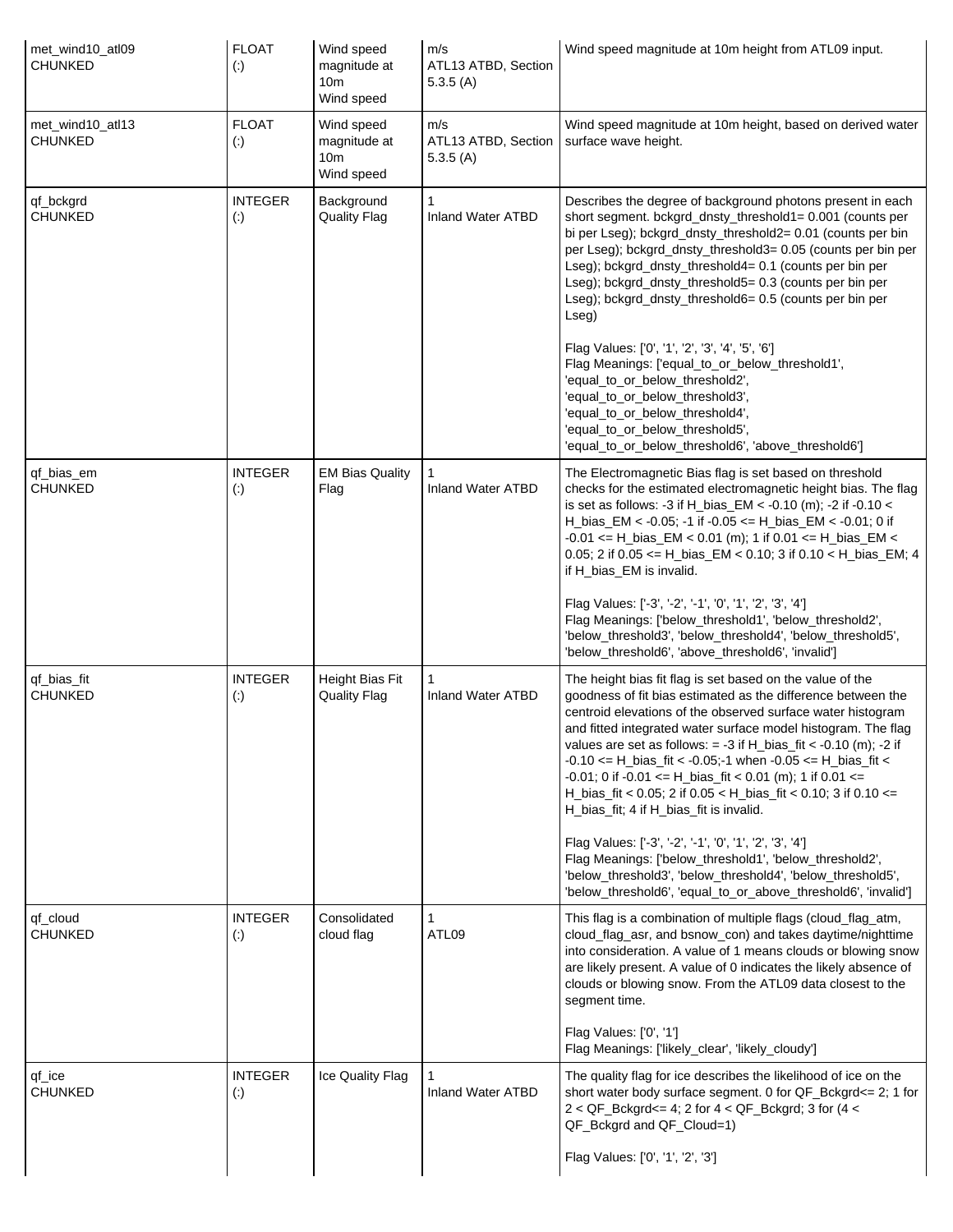|                                          |                                          |                                                   |                                            | Flag Meanings: ['qf_bckgrd_le_2', 'qf_bckgrd_le_4',<br>'qf_bckgrd_gt_4', 'qf_bckgrd_w_cloud']                                                                                                                                                                                                                                                                                                        |
|------------------------------------------|------------------------------------------|---------------------------------------------------|--------------------------------------------|------------------------------------------------------------------------------------------------------------------------------------------------------------------------------------------------------------------------------------------------------------------------------------------------------------------------------------------------------------------------------------------------------|
| qf_iwp<br><b>CHUNKED</b>                 | <b>INTEGER</b><br>$\left( \cdot \right)$ | <b>Inland Water</b><br>Segment<br>Processing Flag | <b>Inland Water ATBD</b>                   | Inland Water segment Processing (IWP) flag to describe the<br>level of processing the inland water algorithm was able to<br>perform on each short segment based on the data available,<br>ranging from 1 to 7.                                                                                                                                                                                       |
|                                          |                                          |                                                   |                                            | Flag Values: ['1', '2', '3', '4', '5', '6', '7']<br>Flag Meanings: ['1_short_segment', '2_short_segments',<br>'3_to_5_short_segments', '6_to_7_short_segments',<br>'8_to_9_short_segments', '10_to_29_short_segments',<br>'30_or_more_short_segments_analyzed']                                                                                                                                      |
| qf_lseg_length<br><b>CHUNKED</b>         | <b>INTEGER</b><br>$(\cdot)$              | Long Segment<br>Length flag                       | 1<br><b>Inland Water ATBD</b>              | The Long Segment Length flag is set based on the length of<br>the long segment. The flag is set as follows: 0 if Lseg_length <<br>500 (meters); 1 if 50 <= Lseg_length < 1500 (meters); 2 if 150<br><= Lseg_length < 3000 (meters); 3 if 3000 <= Lseg_length                                                                                                                                         |
|                                          |                                          |                                                   |                                            | Flag Values: ['0', '1', '2', '3']<br>Flag Meanings: ['below_threshold1', 'below_threshold2',<br>'below_threshold3', 'above_threshold4']                                                                                                                                                                                                                                                              |
| qf_spec_width<br><b>CHUNKED</b>          | <b>INTEGER</b><br>$\left( \cdot \right)$ | Spectral Width<br>Flag                            | 1<br><b>Inland Water ATBD</b>              | The Spectral Width flag is set based on threshold checks for<br>the estimated Spectral Width. The flag is set as follows: 0 if<br>spec_width < $0.5$ ; 1 if spec_width >= $+0.5$ .                                                                                                                                                                                                                   |
|                                          |                                          |                                                   |                                            | Flag Values: ['0', '1']<br>Flag Meanings: ['below_0.5', 'above_0.5']                                                                                                                                                                                                                                                                                                                                 |
| qf_sseg_length<br><b>CHUNKED</b>         | <b>INTEGER</b><br>$\left( \cdot \right)$ | <b>Short Segment</b><br>Length flag               | <b>Inland Water ATBD</b>                   | The Short Segment Length flag is set based on the length of<br>the short segment. The flag is set as follows: 0 if sseg_length<<br>50 (meters); 1 if 50<br>Flag Values: ['0', '1', '2', '3']<br>Flag Meanings: ['below_threshold1', 'below_threshold2',<br>'below_threshold3', 'above_threshold4']                                                                                                   |
| qf_subsurf_anomaly<br><b>CHUNKED</b>     | <b>INTEGER</b><br>$\left( \cdot \right)$ | Subsurface<br><b>Anomaly Quality</b><br>Flag      | 1<br>Inland Water ATBD<br>5.3.4(A)         | Describes the likelihood that the bottom or other subsurface<br>anomaly is bottom based on the threshold value at which an<br>anomaly was found. $1 =$ Subsurface anomaly due to bottom<br>likely; 2 = Subsurface signal may indicate bottom or other<br>anomaly; $3 =$ Possible subsurface anomaly; invalid = No<br>subsurface anomaly detected                                                     |
|                                          |                                          |                                                   |                                            | Flag Values: ['1', '2', '3']<br>Flag Meanings: ['bottom_likely', 'bottom_or_other_anomaly',<br>'possible_subsurface_anomaly']                                                                                                                                                                                                                                                                        |
| rgt<br><b>CHUNKED</b>                    | INTEGER_2<br>$(\cdot)$                   | Reference<br>Ground track                         | 1<br>ATL03                                 | The reference ground track (RGT) is the track on the earth at<br>which a specified unit vector within the observatory is pointed.<br>Under nominal operating conditions, there will be no data<br>collected along the RGT, as the RGT is spanned by GT3 and<br>GT4. During slews or off-pointing, it is possible that ground<br>tracks may intersect the RGT. The ICESat-2 mission has 1387<br>RGTs. |
| segment_azimuth<br><b>CHUNKED</b>        | <b>FLOAT</b><br>$\left( \cdot \right)$   | Azimuth<br>azimuth                                | radians<br>ATL13 ATBD, Section<br>5.3.5(A) | The direction, eastwards from north, of the laser beam vector<br>as seen by an observer at the laser ground spot viewing<br>toward the spacecraft (i.e., the vector from the ground to the<br>spacecraft). When the spacecraft is precisely at the geodetic<br>zenith, the value will be 99999 degrees.                                                                                              |
| segment_dac<br><b>CHUNKED</b>            | <b>FLOAT</b><br>$(\cdot)$                | Segment DAC                                       | meters<br>ATBD Section 5.3.5A              | Dynamic atmospheric correction (DAC) includes inverted<br>barometer (IB) effect (+- 5 cm). Although available at short<br>segment rate for all water body types, value is provided mainly<br>for transitional tidal and coastal water (types 6 and 7) and the<br>largest lakes of Type 1 (~> 10,000 km2) for user's discretion.                                                                      |
| segment_fpb_correction<br><b>CHUNKED</b> | <b>DOUBLE</b><br>$\left( \cdot \right)$  | First photon bias<br>correction                   | meters<br>ATL13 ATBD, Section              | First photon bias correction. May be applied at user disrection<br>by subtracting from mean height produts ht_ortho and                                                                                                                                                                                                                                                                              |
|                                          |                                          |                                                   | 5.3.5(A)                                   | ht_water_surf.                                                                                                                                                                                                                                                                                                                                                                                       |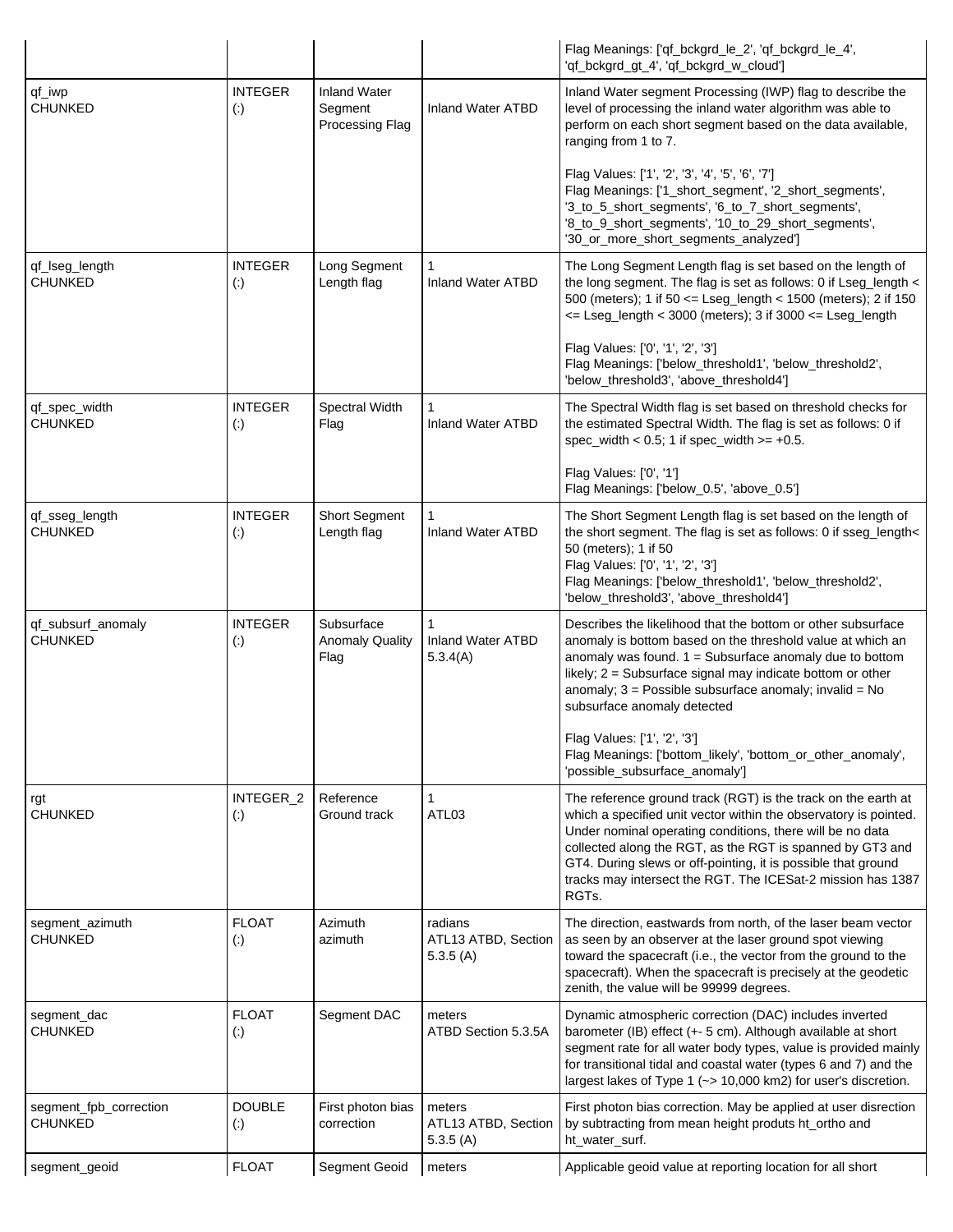| <b>CHUNKED</b>                           | $\left( \cdot \right)$                   |                              | ATL03                                                               | segment statistics.                                                                                                                                                                                                                                                                                                    |
|------------------------------------------|------------------------------------------|------------------------------|---------------------------------------------------------------------|------------------------------------------------------------------------------------------------------------------------------------------------------------------------------------------------------------------------------------------------------------------------------------------------------------------------|
| segment_id_beg<br><b>CHUNKED</b>         | <b>INTEGER</b><br>$\left( \cdot \right)$ | First ATL03<br>Segment ID    | ATL03                                                               | First ATL03 segment_id associated with the photons within<br>this inland water segment.                                                                                                                                                                                                                                |
| segment_id_end<br>CHUNKED                | <b>INTEGER</b><br>$\left( \cdot \right)$ | Last ATL03<br>Segment ID     | 1<br>ATL03                                                          | Last ATL03 segment_id associated with the photons within<br>this inland water segment.                                                                                                                                                                                                                                 |
| segment_lat<br><b>CHUNKED</b>            | <b>DOUBLE</b><br>$\left( \cdot \right)$  | Latitude<br>latitude         | degrees<br>ATL13 ATBD, Section<br>5.3.5(A)                          | Latitude of reporting location for all short segment statistics.                                                                                                                                                                                                                                                       |
| segment_lon<br><b>CHUNKED</b>            | <b>DOUBLE</b><br>$\left( \cdot \right)$  | Longitude<br>longitude       | degrees<br>ATL13 ATBD, Section<br>5.3.5(A)                          | Longitude of reporting location for all short segment statistics.                                                                                                                                                                                                                                                      |
| segment_slope_trk_bdy<br>CHUNKED         | <b>FLOAT</b><br>$\left( \cdot \right)$   | Water Body<br>Slope          | section 5.3.5 (A)                                                   | Along track water body surface slope.                                                                                                                                                                                                                                                                                  |
| segment_tide_equilibrium<br>CHUNKED      | <b>FLOAT</b><br>$\left( \cdot \right)$   | Segment Tide<br>Equilibrium  | meters<br>ATL03                                                     | Long period equilibrium tide self-consistent with ocean tide<br>model (+- 0.04 m). Although available at short segment rate<br>for all water body types, value is provide mainly for transitional<br>tidal and coastal water (types 6 and 7) and the largest lakes of<br>Type 1 (~> 10,000 km2) for user's discretion. |
| segment_tide_ocean<br>CHUNKED            | <b>FLOAT</b><br>$\left( \cdot \right)$   | Segment Tide<br>Ocean        | meters<br>ATL <sub>03</sub>                                         | Ocean tides including diurnal and semi-diurnal (harmonic<br>analysis (+-4 m)). Although available at short segment rate for<br>all water body types, value is provide mainly for transitional<br>tidal and coastal water (types 6 and 7) and the largest lakes of<br>Type 1 (~> 10,000 km2) for user's discretion.     |
| significant_wave_ht<br><b>CHUNKED</b>    | <b>FLOAT</b><br>$\left( \cdot \right)$   | <b>SWH</b>                   | meters<br>section 5.3.3 (C)                                         | Significant wave height                                                                                                                                                                                                                                                                                                |
| snow_ice_atl09<br>CHUNKED                | <b>INTEGER</b><br>$\left( \cdot \right)$ | Snow Ice Flag                | 1<br>ATL13 ATBD, Section<br>5.3.5(A)                                | NOAA snow/ice flag scaled by ATL09 (0=ice-free water,<br>1=snow-free land, 2=snow, 3=ice)<br>Flag Values: ['0', '1', '2', '3']<br>Flag Meanings: ['ice_free_water', 'snow_free_land', 'snow',<br>'ice']                                                                                                                |
| sseg_end_lat<br>CHUNKED                  | <b>DOUBLE</b><br>$\left( \cdot \right)$  | End latitude<br>latitude     | degrees<br>ATL13 ATBD, Section<br>5.3.2(C)                          | Latitude at which the short segment ends. May be a signal or<br>non-signal photon.                                                                                                                                                                                                                                     |
| sseg_end_lon<br><b>CHUNKED</b>           | <b>DOUBLE</b><br>$\left( \cdot \right)$  | End longitude<br>longitude   | degrees<br>ATL13 ATBD, Section   or non-signal photon.<br>5.3.2(C)  | Longitude at which the short segment ends. May be a signal                                                                                                                                                                                                                                                             |
| sseg_mean_lat<br>CHUNKED                 | <b>DOUBLE</b><br>$\left( \cdot \right)$  | Mean latitude<br>latitude    | degrees<br>ATL13 ATBD, Section<br>5.3.5(A)                          | Mean latitude of the signal-qualified photons in a short<br>segment.                                                                                                                                                                                                                                                   |
| sseg_mean_lon<br><b>CHUNKED</b>          | <b>DOUBLE</b><br>$\left( \cdot \right)$  | Mean longitude<br>longitude  | degrees<br>ATL13 ATBD, Section<br>5.3.5(A)                          | Mean longitude of the signal-qualified photons in a short<br>segment.                                                                                                                                                                                                                                                  |
| sseg_mean_time<br>CHUNKED                | <b>DOUBLE</b><br>$\left( \cdot \right)$  | Mean time<br>time            | Seconds since 2018-<br>$01 - 01$<br>ATL13 ATBD, Section<br>5.3.5(A) | Mean time of the signal-qualified photons in a short segment.                                                                                                                                                                                                                                                          |
| sseg_start_lat<br><b>CHUNKED</b>         | <b>DOUBLE</b><br>$\left( \cdot \right)$  | Start latitude<br>latitude   | degrees<br>ATL13 ATBD, Section<br>5.3.2(C)                          | Latitude at which the short segment begins. May be a signal<br>or non-signal photon.                                                                                                                                                                                                                                   |
| sseg_start_lon<br><b>CHUNKED</b>         | <b>DOUBLE</b><br>$\left( \cdot \right)$  | Start longitude<br>longitude | degrees<br>ATL13 ATBD, Section<br>5.3.2(C)                          | Longitude at which the short segment begins. May be a signal<br>or non-signal photon.                                                                                                                                                                                                                                  |
| stdev_water_surf<br>CHUNKED              | <b>FLOAT</b><br>$\left( \cdot \right)$   | Surface StDev                | meters<br>section 5.3.3 (C)                                         | Standard deviation of water surface, calculated over long<br>segments with result reported at each short segment location<br>tag contained within.                                                                                                                                                                     |
| subsurface_attenuation<br><b>CHUNKED</b> | <b>FLOAT</b><br>$\left( \cdot \right)$   | Subsurface<br>Attenuation    | 1<br>section 5.3.4 (A)                                              | Subsurface attenuation coefficient.                                                                                                                                                                                                                                                                                    |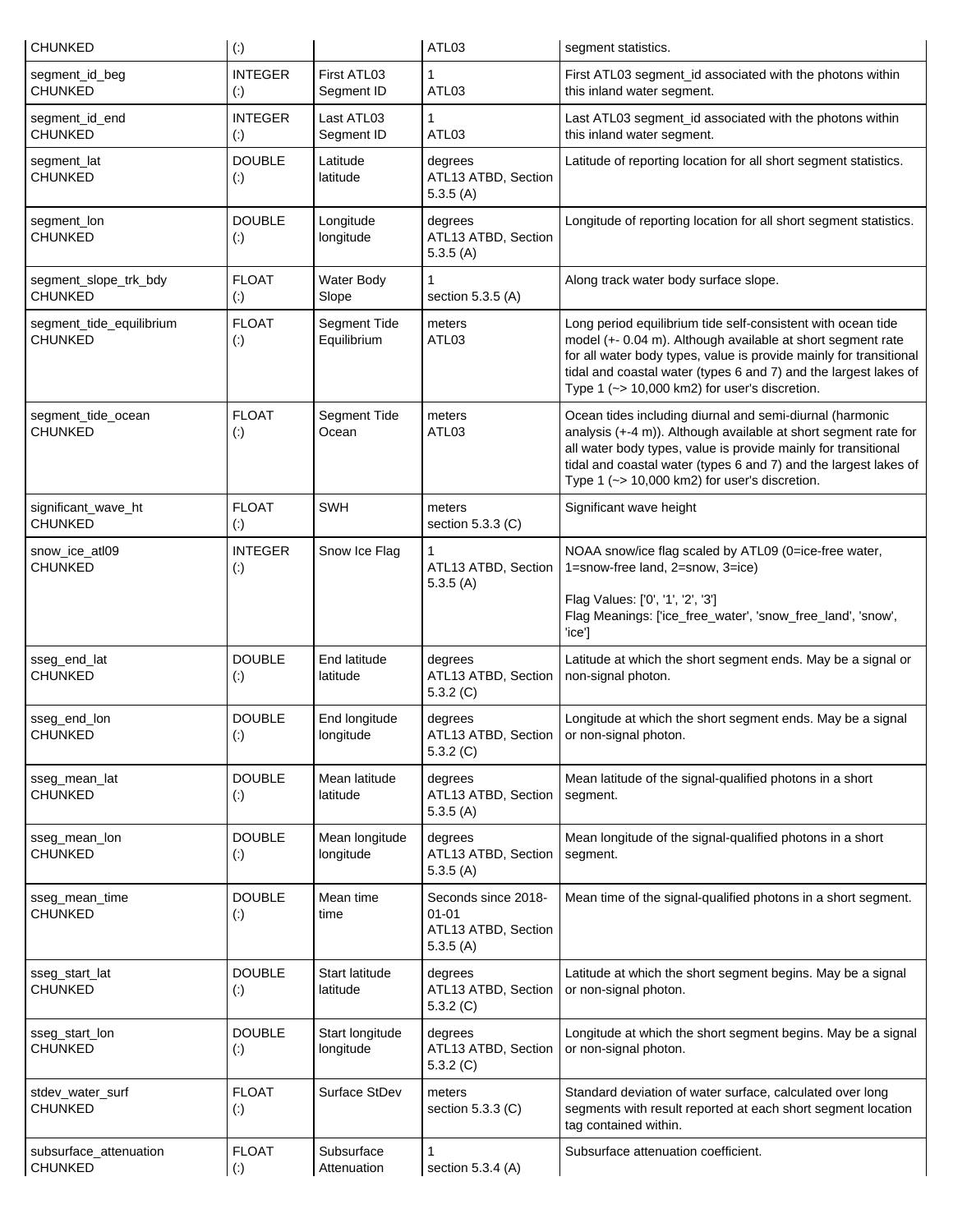| transect_id<br><b>CHUNKED</b>           | INTEGER_1<br>$\left( \cdot \right)$      | <b>Transect ID</b>           | ATL13 ATBD, Section<br>5.3.2(C)                | Transect within a water body to which the short segment rate<br>output belongs.                                                                                                                                                                                                                                                                                                                                                                       |
|-----------------------------------------|------------------------------------------|------------------------------|------------------------------------------------|-------------------------------------------------------------------------------------------------------------------------------------------------------------------------------------------------------------------------------------------------------------------------------------------------------------------------------------------------------------------------------------------------------------------------------------------------------|
| water_depth<br><b>CHUNKED</b>           | <b>FLOAT</b><br>$\left( \cdot \right)$   | Water depth                  | meters<br>ATL13 ATBD, Section<br>5.3.4(A)      | Depth from the mean water surface to detected bottom.                                                                                                                                                                                                                                                                                                                                                                                                 |
| Group: /multibeam                       |                                          |                              |                                                |                                                                                                                                                                                                                                                                                                                                                                                                                                                       |
| <b>Description</b>                      | (Attribute)                              |                              | Contains Multi-Beam Water Height Data Products |                                                                                                                                                                                                                                                                                                                                                                                                                                                       |
| data_rate                               | (Attribute)                              |                              |                                                | Data within this group are stored per inland water body (where data availability permits).                                                                                                                                                                                                                                                                                                                                                            |
| Label<br>(Layout)                       | Datatype<br>(Dimensions)                 | long_name<br>(standard_name) | units<br>source                                | description                                                                                                                                                                                                                                                                                                                                                                                                                                           |
| aspect<br><b>CHUNKED</b>                | <b>FLOAT</b><br>$\left( \cdot \right)$   | Aspect                       | radians<br>section 5.3.5 (B)                   | Direction of slope of planar surface with respect to North<br>between adjacent strong beams.                                                                                                                                                                                                                                                                                                                                                          |
| cycle<br><b>CHUNKED</b>                 | INTEGER_1<br>$\left( \cdot \right)$      | Cycle Number                 | counts<br>ATL03                                | Tracks the number of 91-day cycles in the mission, beginning<br>with 01.                                                                                                                                                                                                                                                                                                                                                                              |
| delta_time<br><b>CHUNKED</b>            | <b>DOUBLE</b><br>$\left( \cdot \right)$  | Delta Time<br>time           | seconds since 2018-<br>$01 - 01$<br>ATL03      | Number of GPS seconds since the ATLAS SDP epoch. The<br>ATLAS Standard Data Products (SDP) epoch offset is defined<br>within /ancillary_data/atlas_sdp_gps_epoch as the number of<br>GPS seconds between the GPS epoch (1980-01-<br>06T00:00:00.000000Z UTC) and the ATLAS SDP epoch. By<br>adding the offset contained within atlas_sdp_gps_epoch to<br>delta time parameters, the time in gps_seconds relative to the<br>GPS epoch can be computed. |
| err_aspect<br><b>CHUNKED</b>            | <b>FLOAT</b><br>$\left( \cdot \right)$   | Error in Aspect              | radians<br>section $5.3.5$ (C)                 | Error included in aspect reported.                                                                                                                                                                                                                                                                                                                                                                                                                    |
| err_slope_bdy<br><b>CHUNKED</b>         | <b>FLOAT</b><br>$\left( \cdot \right)$   | Error in Slope               | section 5.3.5 (C)                              | Error included in segment_slope_trk_bdy.                                                                                                                                                                                                                                                                                                                                                                                                              |
| inland_water_basin_id<br><b>CHUNKED</b> | <b>INTEGER</b><br>$\left( \cdot \right)$ | Basin ID                     | section 5.3.1 (A)                              | Identifying signature of an individual inland water basin. Each<br>basin is represented by a unique numeric value.                                                                                                                                                                                                                                                                                                                                    |
| inland_water_body_id<br><b>CHUNKED</b>  | <b>INTEGER</b><br>$\left( \cdot \right)$ | Body ID                      | ATL13 ATBD, Section<br>5.3.1(C)                | Identifying signature of an individual inland water body. Each<br>body of water is represented by a unique numeric value.                                                                                                                                                                                                                                                                                                                             |
| max_slope<br><b>CHUNKED</b>             | <b>FLOAT</b><br>$\left( \cdot \right)$   | Maximum Slope                | section 5.3.5 (B)                              | Maximum slope of planar triangular surface between adjacent<br>strong beams.                                                                                                                                                                                                                                                                                                                                                                          |
| plan_lat<br><b>CHUNKED</b>              | <b>DOUBLE</b><br>$\left( \cdot \right)$  | Latitude<br>latitude         | degrees_north<br>section 5.3.5 (B)             | Latitude of reporting location for multi-beam planar statistics                                                                                                                                                                                                                                                                                                                                                                                       |
| plan_lon<br><b>CHUNKED</b>              | <b>DOUBLE</b><br>$\left( \cdot \right)$  | Longitude<br>longitude       | degrees_east<br>section 5.3.5 (B)              | Longitude of reporting location for multi-beam planar statistics                                                                                                                                                                                                                                                                                                                                                                                      |
| rgt<br><b>CHUNKED</b>                   | INTEGER_2<br>$\left( \cdot \right)$      | Reference<br>Ground track    | 1<br>ATL03                                     | The reference ground track (RGT) is the track on the earth at<br>which a specified unit vector within the observatory is pointed.<br>Under nominal operating conditions, there will be no data<br>collected along the RGT, as the RGT is spanned by GT3 and<br>GT4. During slews or off-pointing, it is possible that ground<br>tracks may intersect the RGT. The ICESat-2 mission has 1387<br>RGTs.                                                  |
| segment_id_beg<br><b>CHUNKED</b>        | <b>INTEGER</b><br>$\left( \cdot \right)$ | First ATL03<br>Segment ID    | 1<br>ATL03                                     | First ATL03 segment_id associated with the photons within<br>this inland water segment.                                                                                                                                                                                                                                                                                                                                                               |
| segment_id_end<br>CHUNKED               | <b>INTEGER</b><br>$\left( \cdot \right)$ | Last ATL03<br>Segment ID     | 1<br>ATL03                                     | First ATL03 segment_id associated with the photons within<br>this inland water segment.                                                                                                                                                                                                                                                                                                                                                               |
| Group: /orbit_info                      |                                          |                              |                                                |                                                                                                                                                                                                                                                                                                                                                                                                                                                       |
| <b>Description</b>                      | (Attribute)                              | Contains orbit information.  |                                                |                                                                                                                                                                                                                                                                                                                                                                                                                                                       |
| data_rate                               | (Attribute)                              |                              |                                                | Varies. Data are only provided when one of the stored values (besides time) changes.                                                                                                                                                                                                                                                                                                                                                                  |
| Label<br>(Layout)                       | Datatype<br>(Dimensions)                 | long_name<br>(standard_name) | units<br>source                                | description                                                                                                                                                                                                                                                                                                                                                                                                                                           |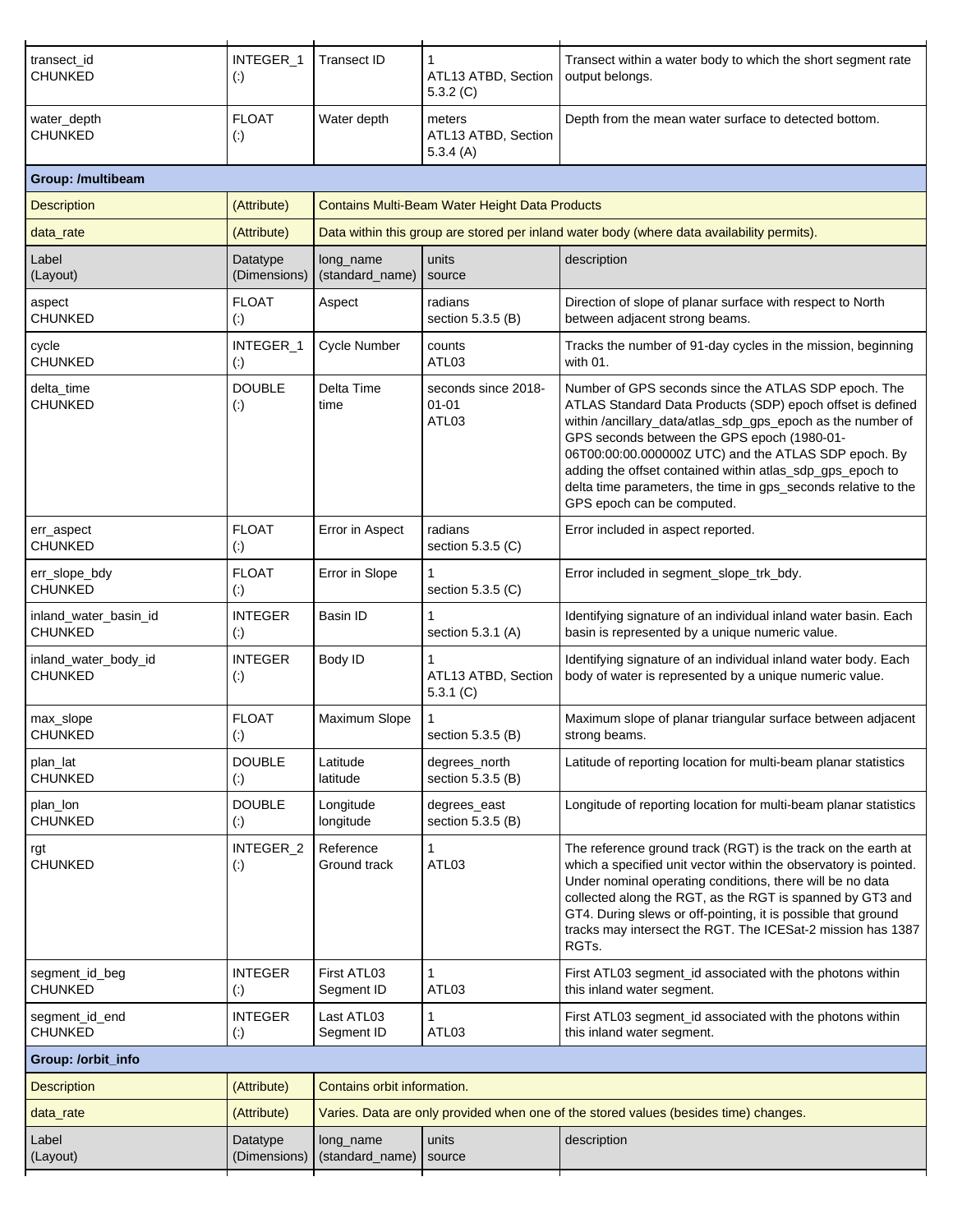| crossing_time<br><b>CHUNKED</b>          | <b>DOUBLE</b><br>$\left( \cdot \right)$ | <b>Ascending Node</b><br><b>Crossing Time</b><br>time       | seconds since 2018-<br>$01 - 01$<br>POD/PPD | The time, in seconds since the ATLAS SDP GPS Epoch, at<br>which the ascending node crosses the equator. The ATLAS<br>Standard Data Products (SDP) epoch offset is defined within<br>/ancillary_data/atlas_sdp_gps_epoch as the number of GPS<br>seconds between the GPS epoch (1980-01-<br>06T00:00:00.000000Z UTC) and the ATLAS SDP epoch. By<br>adding the offset contained within atlas_sdp_gps_epoch to<br>delta time parameters, the time in gps_seconds relative to the<br>GPS epoch can be computed.                                                                                                                                                                                                                                                                                                                                                                                                                 |
|------------------------------------------|-----------------------------------------|-------------------------------------------------------------|---------------------------------------------|------------------------------------------------------------------------------------------------------------------------------------------------------------------------------------------------------------------------------------------------------------------------------------------------------------------------------------------------------------------------------------------------------------------------------------------------------------------------------------------------------------------------------------------------------------------------------------------------------------------------------------------------------------------------------------------------------------------------------------------------------------------------------------------------------------------------------------------------------------------------------------------------------------------------------|
| cycle_number<br><b>CHUNKED</b>           | INTEGER_1<br>$\left( \cdot \right)$     | <b>Cycle Number</b>                                         | Operations                                  | A count of the number of exact repeats of this reference orbit.                                                                                                                                                                                                                                                                                                                                                                                                                                                                                                                                                                                                                                                                                                                                                                                                                                                              |
| lan<br><b>CHUNKED</b>                    | <b>DOUBLE</b><br>$\left( \cdot \right)$ | <b>Ascending Node</b><br>Longitude                          | degrees_east<br>POD/PPD                     | Longitude at the ascending node crossing.                                                                                                                                                                                                                                                                                                                                                                                                                                                                                                                                                                                                                                                                                                                                                                                                                                                                                    |
| orbit_number<br><b>CHUNKED</b>           | UINT_2_LE<br>$\left( \cdot \right)$     | Orbit Number                                                | Operations                                  | Unique identifying number for each planned ICESat-2 orbit.                                                                                                                                                                                                                                                                                                                                                                                                                                                                                                                                                                                                                                                                                                                                                                                                                                                                   |
| rgt<br><b>CHUNKED</b>                    | INTEGER_2<br>$\left( \cdot \right)$     | Reference<br>Ground track                                   | POD/PPD                                     | The reference ground track (RGT) is the track on the earth at<br>which a specified unit vector within the observatory is pointed.<br>Under nominal operating conditions, there will be no data<br>collected along the RGT, as the RGT is spanned by GT3 and<br>GT4. During slews or off-pointing, it is possible that ground<br>tracks may intersect the RGT. The ICESat-2 mission has 1387<br>RGTs.                                                                                                                                                                                                                                                                                                                                                                                                                                                                                                                         |
| sc_orient<br><b>CHUNKED</b>              | INTEGER_1<br>$\left( \cdot \right)$     | Spacecraft<br>Orientation                                   | $\mathbf{1}$<br>POD/PPD                     | This parameter tracks the spacecraft orientation between<br>forward, backward and transitional flight modes. ICESat-2 is<br>considered to be flying forward when the weak beams are<br>leading the strong beams; and backward when the strong<br>beams are leading the weak beams. ICESat-2 is considered to<br>be in transition while it is maneuvering between the two<br>orientations. Science quality is potentially degraded while in<br>transition mode.                                                                                                                                                                                                                                                                                                                                                                                                                                                               |
|                                          |                                         |                                                             |                                             | Flag Values: ['0', '1', '2']<br>Flag Meanings: ['backward', 'forward', 'transition']                                                                                                                                                                                                                                                                                                                                                                                                                                                                                                                                                                                                                                                                                                                                                                                                                                         |
| sc_orient_time<br><b>CHUNKED</b>         | <b>DOUBLE</b><br>$\left( \cdot \right)$ | Time of Last<br>Spacecraft<br>Orientation<br>Change<br>time | seconds since 2018-<br>$01 - 01$<br>POD/PPD | The time of the last spacecraft orientation change between<br>forward, backward and transitional flight modes, expressed in<br>seconds since the ATLAS SDP GPS Epoch. ICESat-2 is<br>considered to be flying forward when the weak beams are<br>leading the strong beams; and backward when the strong<br>beams are leading the weak beams. ICESat-2 is considered to<br>be in transition while it is maneuvering between the two<br>orientations. Science quality is potentially degraded while in<br>transition mode. The ATLAS Standard Data Products (SDP)<br>epoch offset is defined within<br>/ancillary_data/atlas_sdp_gps_epoch as the number of GPS<br>seconds between the GPS epoch (1980-01-<br>06T00:00:00.0000002 UTC) and the ATLAS SDP epoch. By<br>adding the offset contained within atlas_sdp_gps_epoch to<br>delta time parameters, the time in gps_seconds relative to the<br>GPS epoch can be computed. |
| Group: /quality_assessment               |                                         |                                                             |                                             |                                                                                                                                                                                                                                                                                                                                                                                                                                                                                                                                                                                                                                                                                                                                                                                                                                                                                                                              |
| <b>Description</b>                       | (Attribute)                             | summary data.                                               |                                             | Contains quality assessment data. This may include QA counters, QA along-track data and/or QA                                                                                                                                                                                                                                                                                                                                                                                                                                                                                                                                                                                                                                                                                                                                                                                                                                |
| Label<br>(Layout)                        | Datatype<br>(Dimensions)                | long_name<br>(standard_name)                                | units<br>source                             | description                                                                                                                                                                                                                                                                                                                                                                                                                                                                                                                                                                                                                                                                                                                                                                                                                                                                                                                  |
| qa_granule_fail_reason<br><b>COMPACT</b> | <b>INTEGER</b><br>(1)                   | <b>Granule Failure</b><br>Reason                            | Operations                                  | Flag indicating granule failure reason. 0=no failure;<br>1=processing failure; 2=insufficient data; 3=TBD3; 4=TBD4;<br>5=TBD5<br>Flag Values: ['0', '1', '2', '3', '4', '5']                                                                                                                                                                                                                                                                                                                                                                                                                                                                                                                                                                                                                                                                                                                                                 |
|                                          |                                         |                                                             |                                             | Flag Meanings: ['no_failure', 'processing_failure',<br>'insufficient_data', 'TBD3', 'TBD4', 'TBD5']                                                                                                                                                                                                                                                                                                                                                                                                                                                                                                                                                                                                                                                                                                                                                                                                                          |
| qa_granule_pass_fail                     | <b>INTEGER</b>                          | <b>Granule Pass</b>                                         | 1                                           | Flag indicating granule quality. 0=granule passes automatic                                                                                                                                                                                                                                                                                                                                                                                                                                                                                                                                                                                                                                                                                                                                                                                                                                                                  |